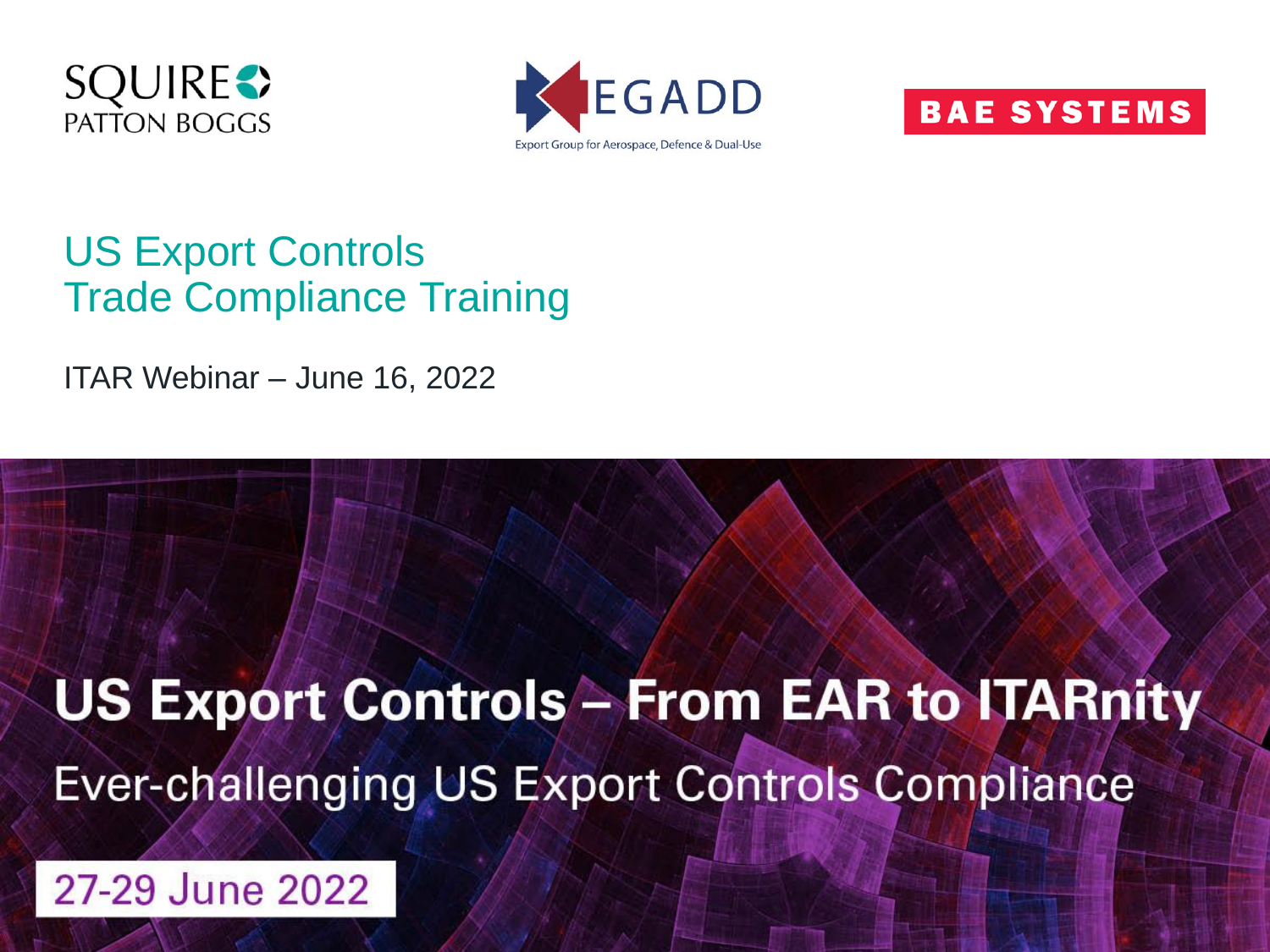## Purpose of US Export Controls

- Foreign Policy
	- ▶ Support Allies in Mutual Foreign Policy and National Security Goals
	- $\triangleright$  Promote interoperability with Allies
- National Security
- Human Rights
- Regional Stability
- Proliferation
- Qualitative Military Edge Keep the good stuff out of the wrong hands





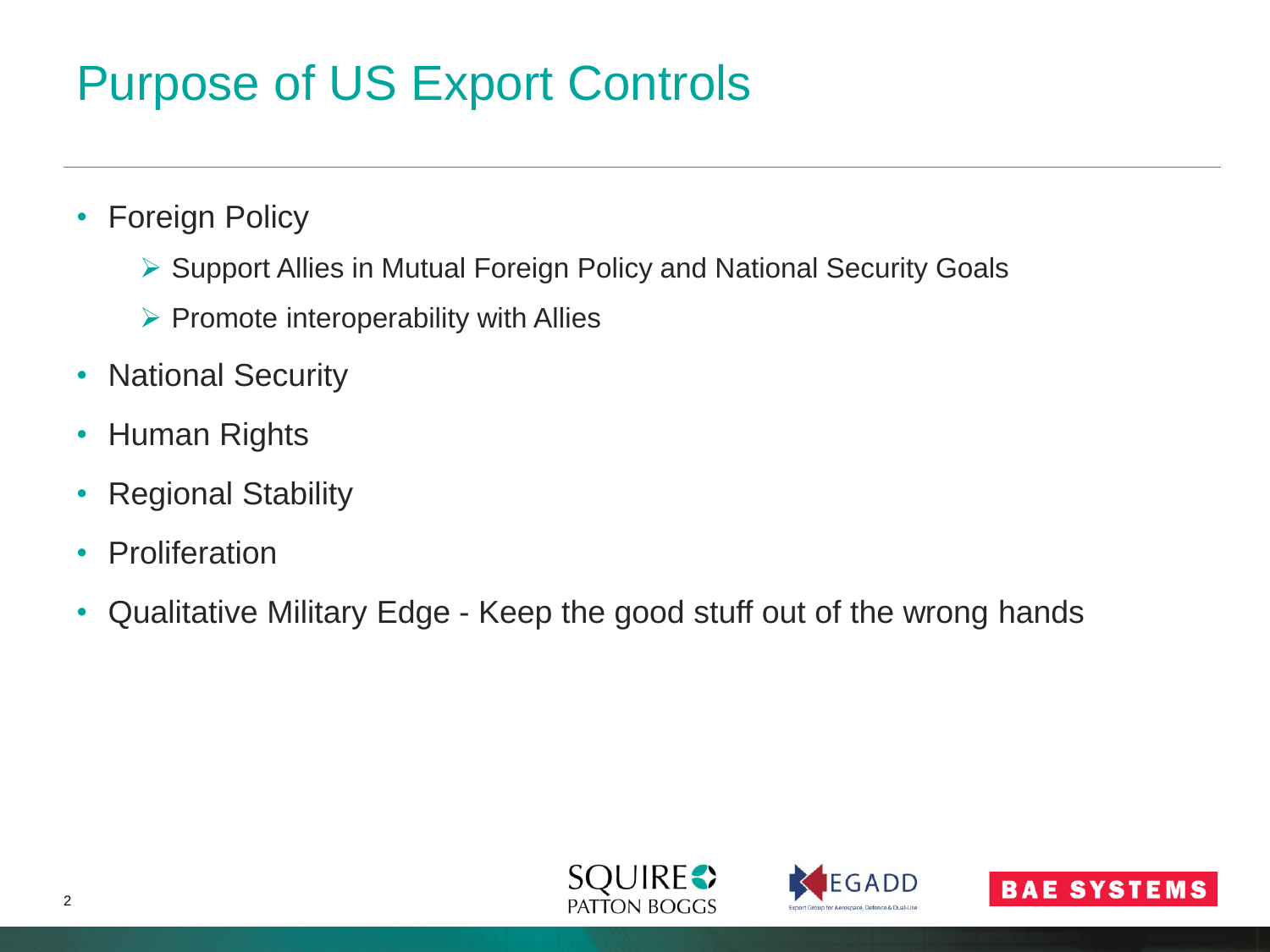# Laws, Regulations and Government Agencies

|                                    | Defense Articles &<br><b>Services</b>                                      | <b>Other Items</b>                                                            | <b>Dealings – Sanctioned Countries</b><br>/ Persons                                                                             |
|------------------------------------|----------------------------------------------------------------------------|-------------------------------------------------------------------------------|---------------------------------------------------------------------------------------------------------------------------------|
| Government<br><b>Agency</b>        | US Department of State,<br>Directorate of Defense Trade<br>Controls (DDTC) | US Department of<br>Commerce, Bureau of<br><b>Industry and Security (BIS)</b> | US Department of the Treasury, Office<br>of Foreign Assets Control (OFAC)                                                       |
| <b>Legal Authority</b>             | <b>Arms Export Control Act</b><br>(AECA)                                   | <b>Export Control Reform Act</b><br>(ECRA)                                    | International Emergency Economic<br>Powers Act (IEEPA), Trading with the<br>Enemy Act (TWEA)                                    |
| Implementing<br><b>Regulations</b> | International Traffic in Arms<br><b>Regulations (ITAR)</b>                 | <b>Export Administration</b><br><b>Regulations (EAR)</b>                      | <b>Sanctions Regulations</b><br>31 C.F.R. 501-599<br>North Korea, Cuba, Syria, Sudan, Iran,<br>Russia, Burma, Yemen, Mali, etc. |
| <b>Control List</b>                | <b>US Munitions List (USML)</b>                                            | <b>Commerce Control List</b><br>(CCL)                                         |                                                                                                                                 |
| Website                            | pmddtc.state.gov                                                           | bis.doc.gov                                                                   | treas.gov/offices/enforcement/ofac                                                                                              |





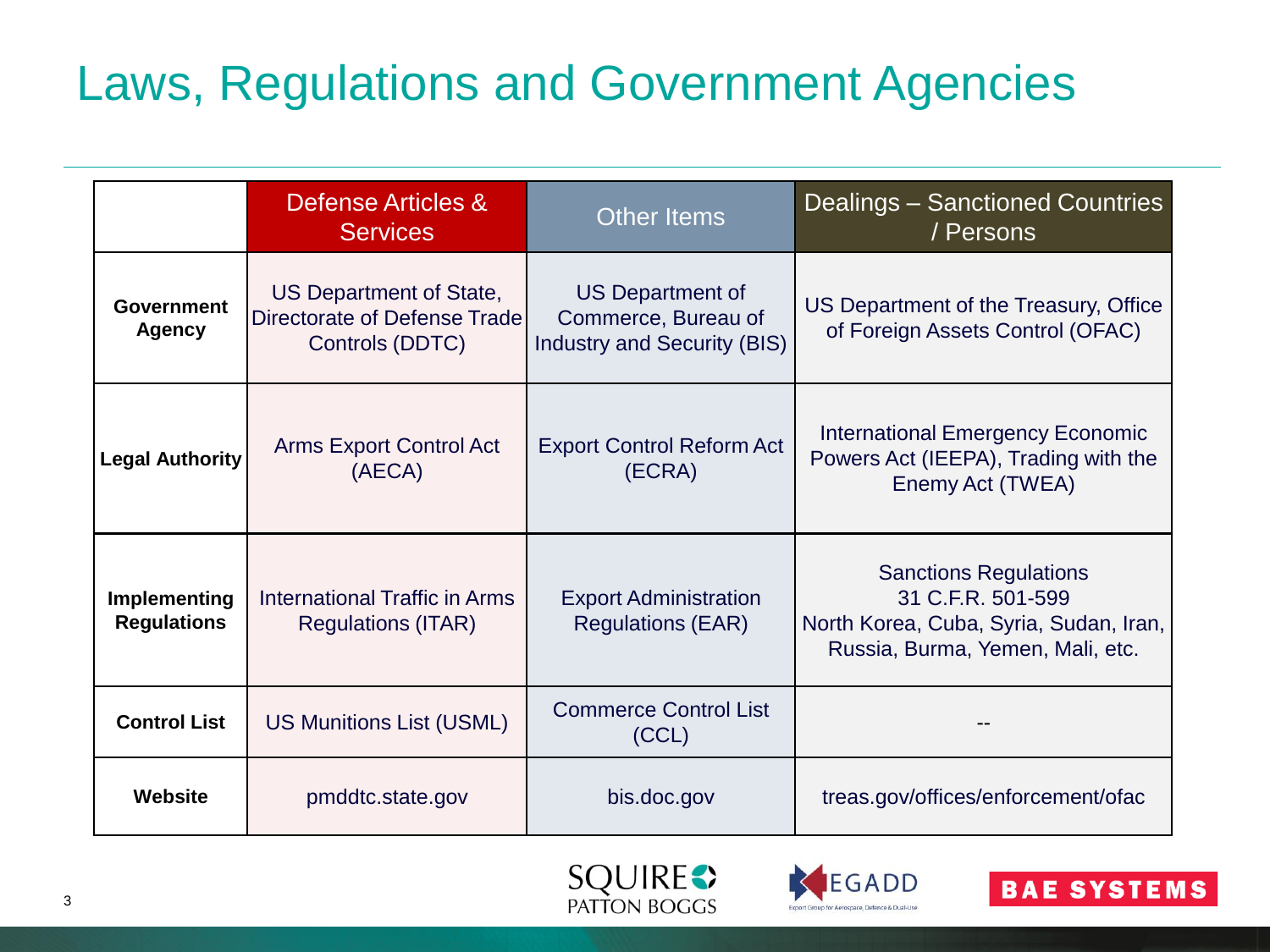#### What is an Export?

- **EAR** "Export" means an actual shipment or transmission of items out of the United States; a release of technology or software to a foreign national in the United States; or a transfer by a person in the United States of registration, control, or ownership of certain spacecraft to a person in or a national of any other country.
- **ITAR** "Export" can be done in many ways, including: sending or taking a defense article outside the United States; transferring registration, control or ownership to a foreign person of any aircraft, vessel, or satellite, *whether in the US or abroad*; disclosing or transferring any defense article or technical data to or performing a defense service for a foreign person, *whether in the US or abroad*.





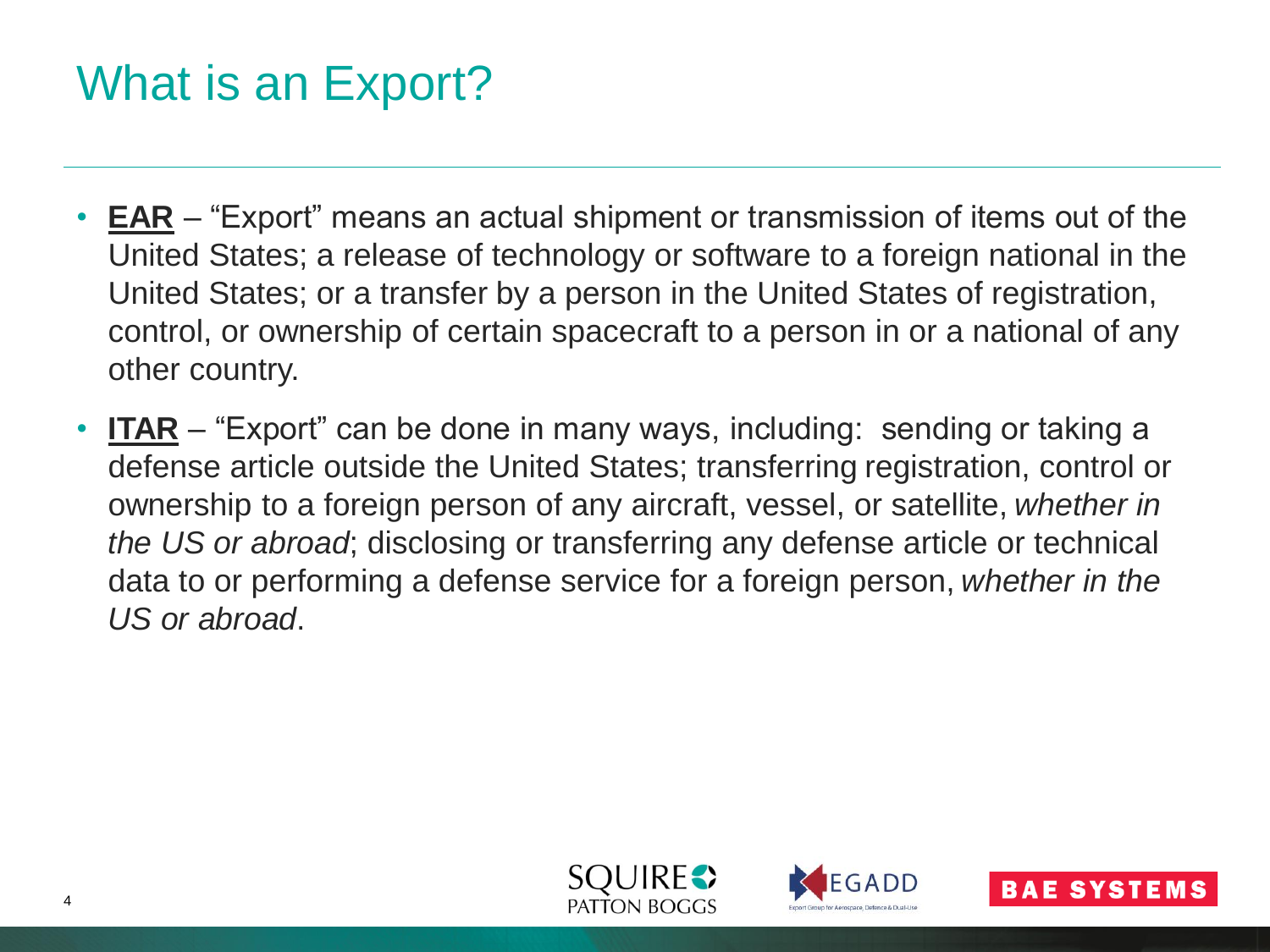#### Fundamental Questions

- The application of export controls depends on:
	- WHERE: Place of export?
		- Example: Every person or article in US, including non- US nationals and foreign-origin products, are subject to US export controls.
	- $\triangleright$  WHO: Nationality of the exporter?
		- Example: A US national or a US company is subject to US export controls, even when all export activities occur outside of US.
		- May also be subject to the local country's export controls.
	- WHAT: Origin of the goods and/or technology being exported?
		- Example: US-origin items remain subject to US controls even after they leave the US.
		- May also be subject to the local country's export controls.





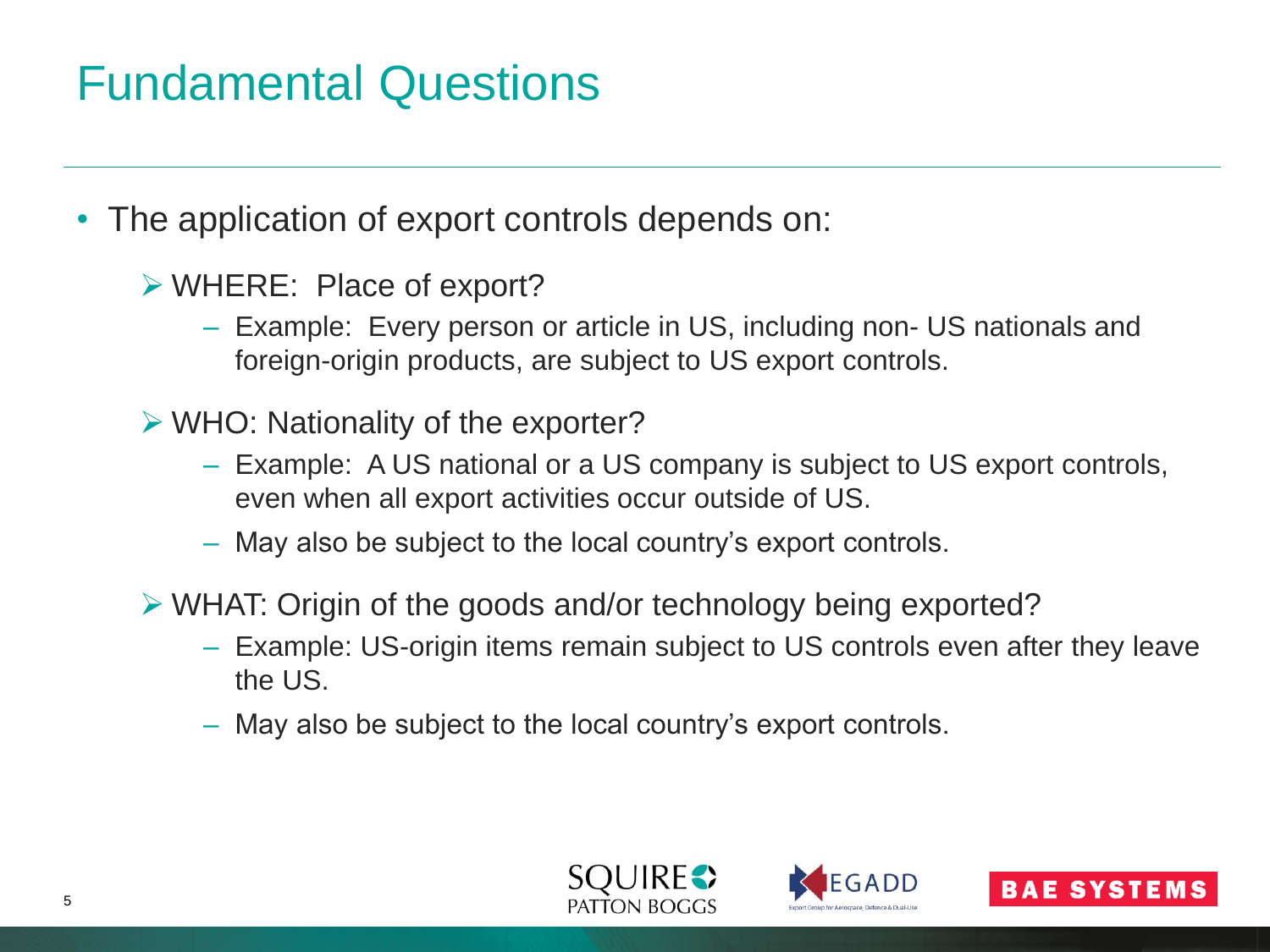# US Controls on US-Origin Items

- US laws and regulations govern:
	- $\triangleright$  All exports from the United States
	- ▶ Re-exports and retransfers of US-content



- Excluded:
	- EAR: Publicly available information, *de minimis* controlled US content in foreign item
	- $\triangleright$  ITAR: Public domain, basic marketing information, general system descriptions, US-components in foreign made article to NATO+





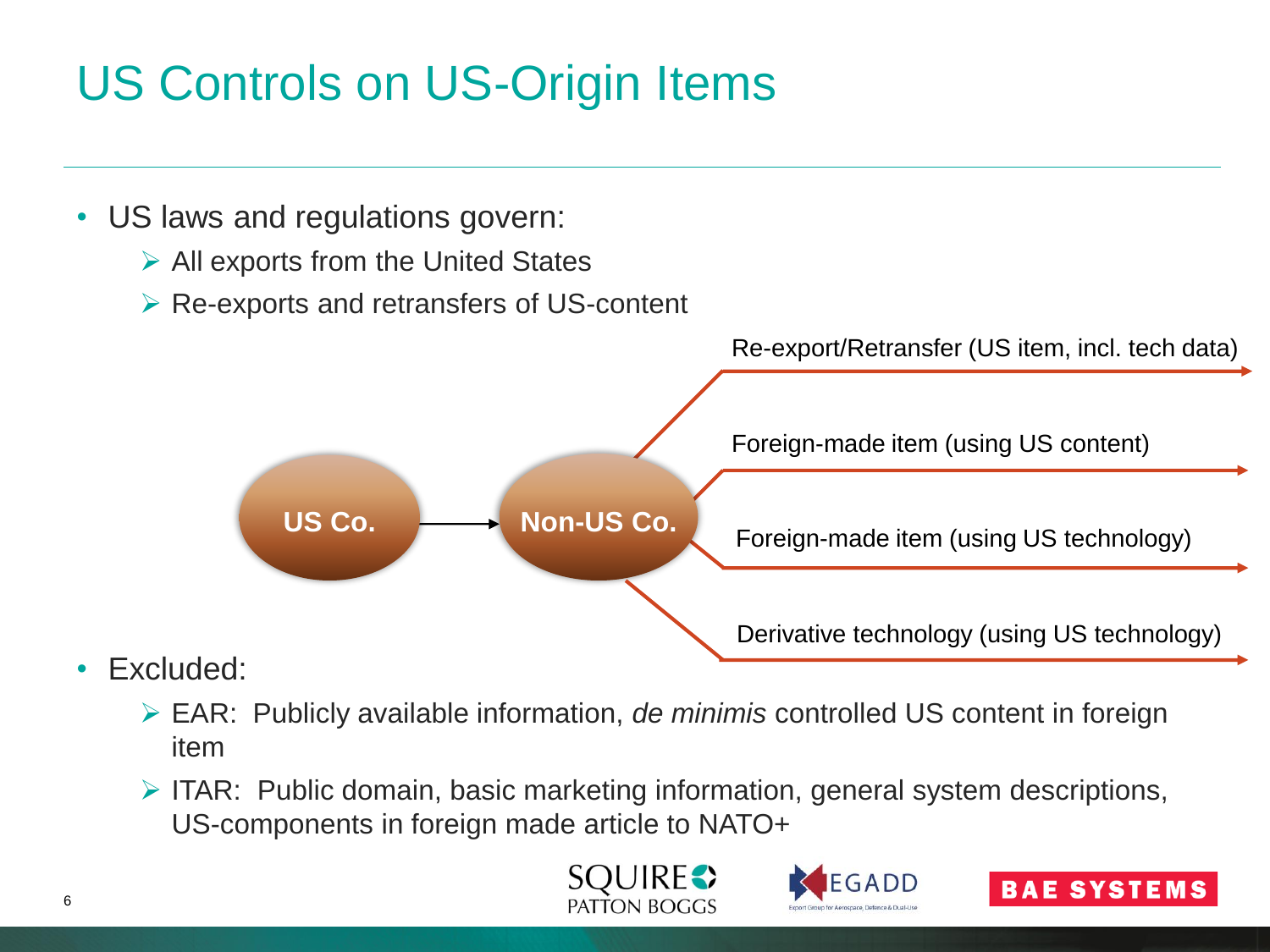# Why File a Commodity Jurisdiction (CJ) Request?

- For re-designation of an article or service currently covered by the USML
	- **▶ 30 day notice to Congress**
	- $\triangleright$  Example: To remove commercial communications satellites from Cat. XV(a)
- If doubt exists as to whether an article or service is covered by the USML or EAR
	- $\triangleright$  Example: To establish that a specifically designed component should not be under DDTC jurisdiction
- To determine whether to register with DDTC
- Do not want to rely on the Original Equipment Manufacturer (OEM)
- Do NOT need to be registered to apply for a CJ
- Need to establish an account in DECCS Defense Export Controls + Compliance System





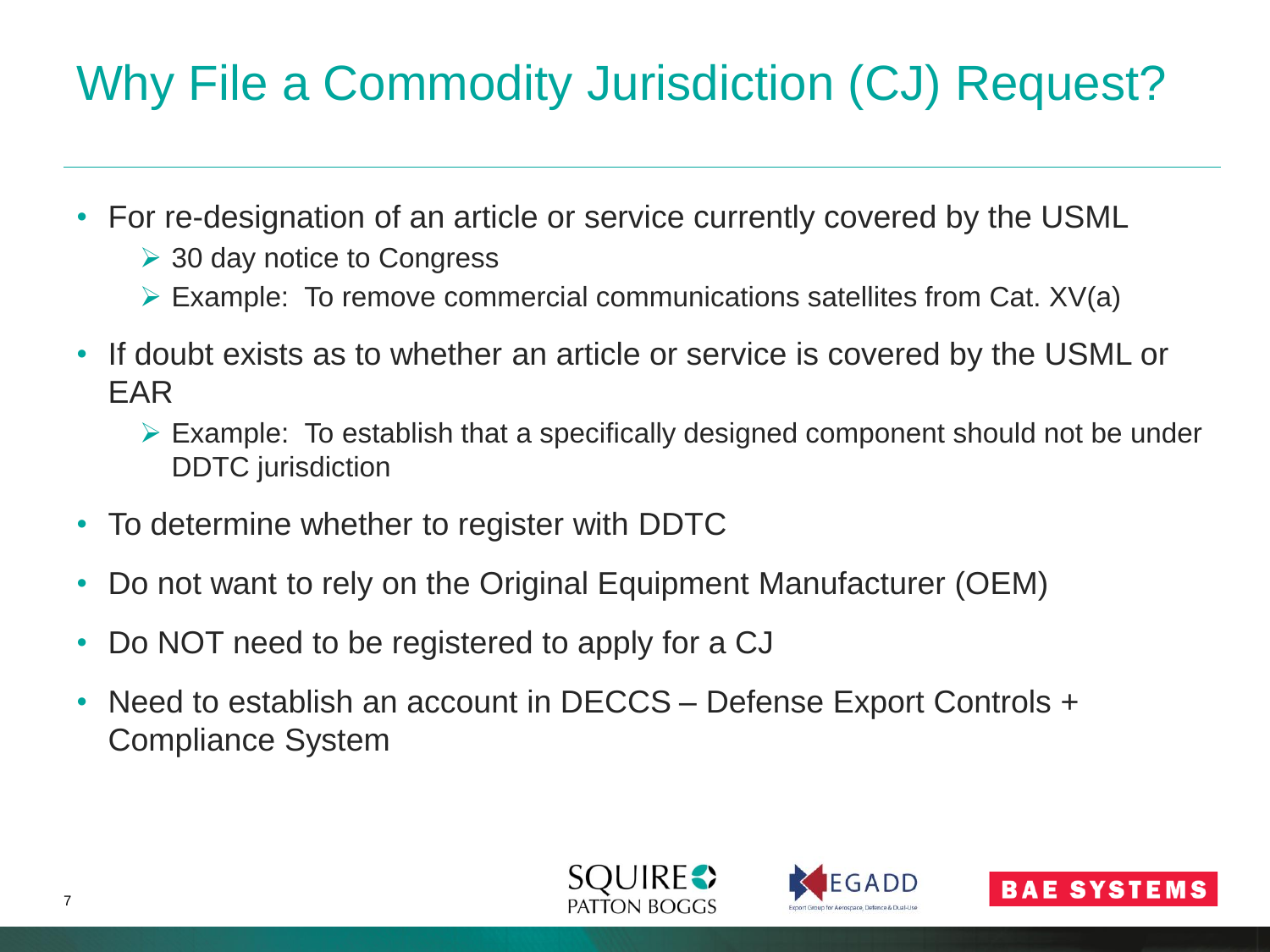#### Defense Article

- On the US Munitions List (USML)
- Hardware (items)
- Technical Data
	- $\triangleright$  Recorded and stored in any format
	- $\triangleright$  Models, mock-ups or other items that reveal technical data
- It does not include basic marketing information on function or purpose or general system descriptions





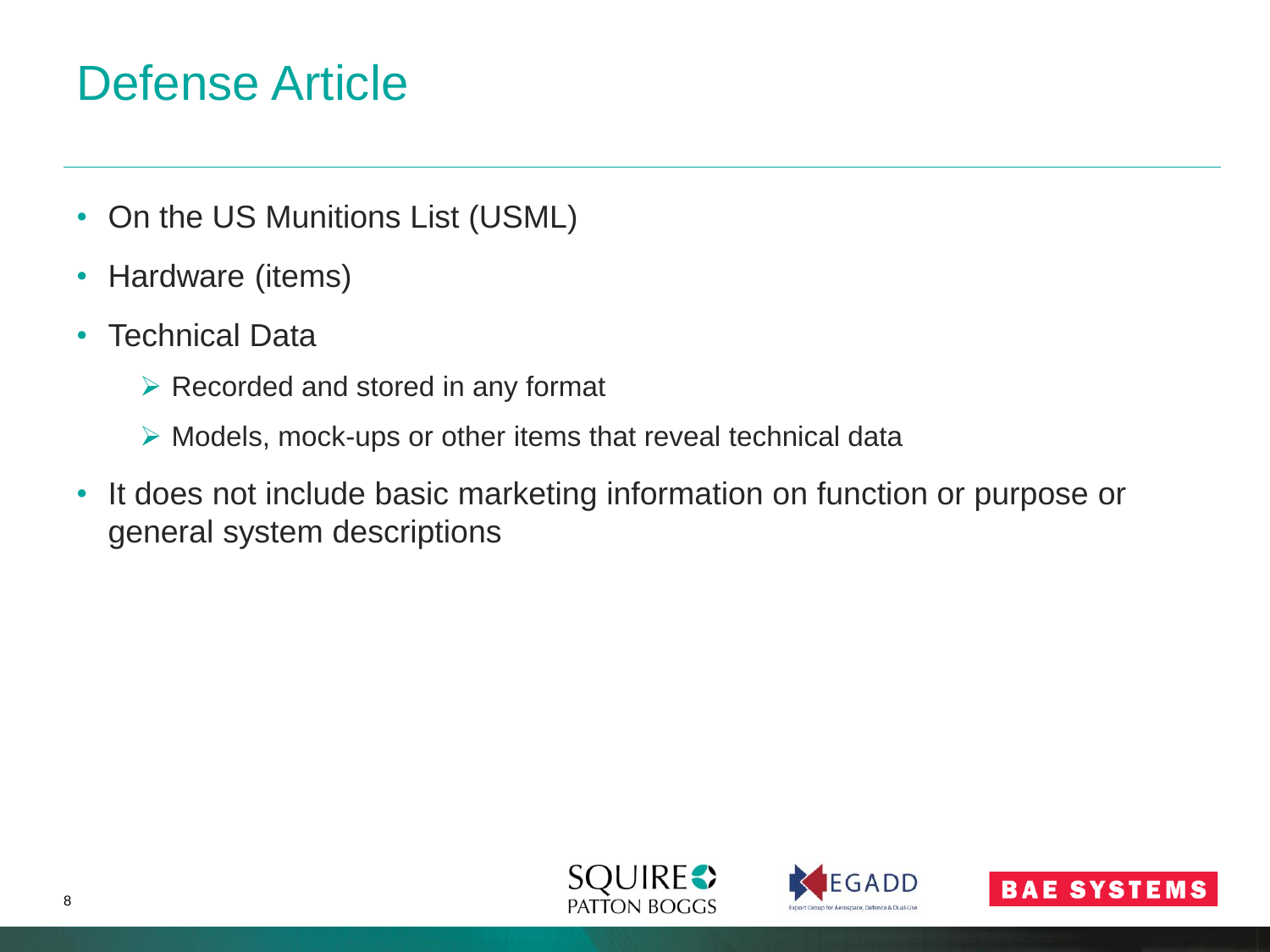# Defense Service

- Furnishing of assistance, including training, to foreign persons in the US or abroad
- Encompasses the ...

| -Design       | -Manufacture | -Testing          |
|---------------|--------------|-------------------|
| -Development  | -Production  | -Repair           |
| -Engineering  | -Assembly    | -Maintenance      |
| -Modification | -Operation   | -Demilitarization |
| -Destruction  | -Processing  | -Use              |
|               |              |                   |

- ...of defense articles
- Furnishing of training or other assistance to foreign persons, whether in the US or abroad, in relation to a defense article such as military training of foreign units and forces
- NOTE: May involve public domain data or commercial hardware (COTS)
- Must obtain State Department approval of a Technical Assistance Agreement (TAA) or other prescribed agreement before furnishing a defense service





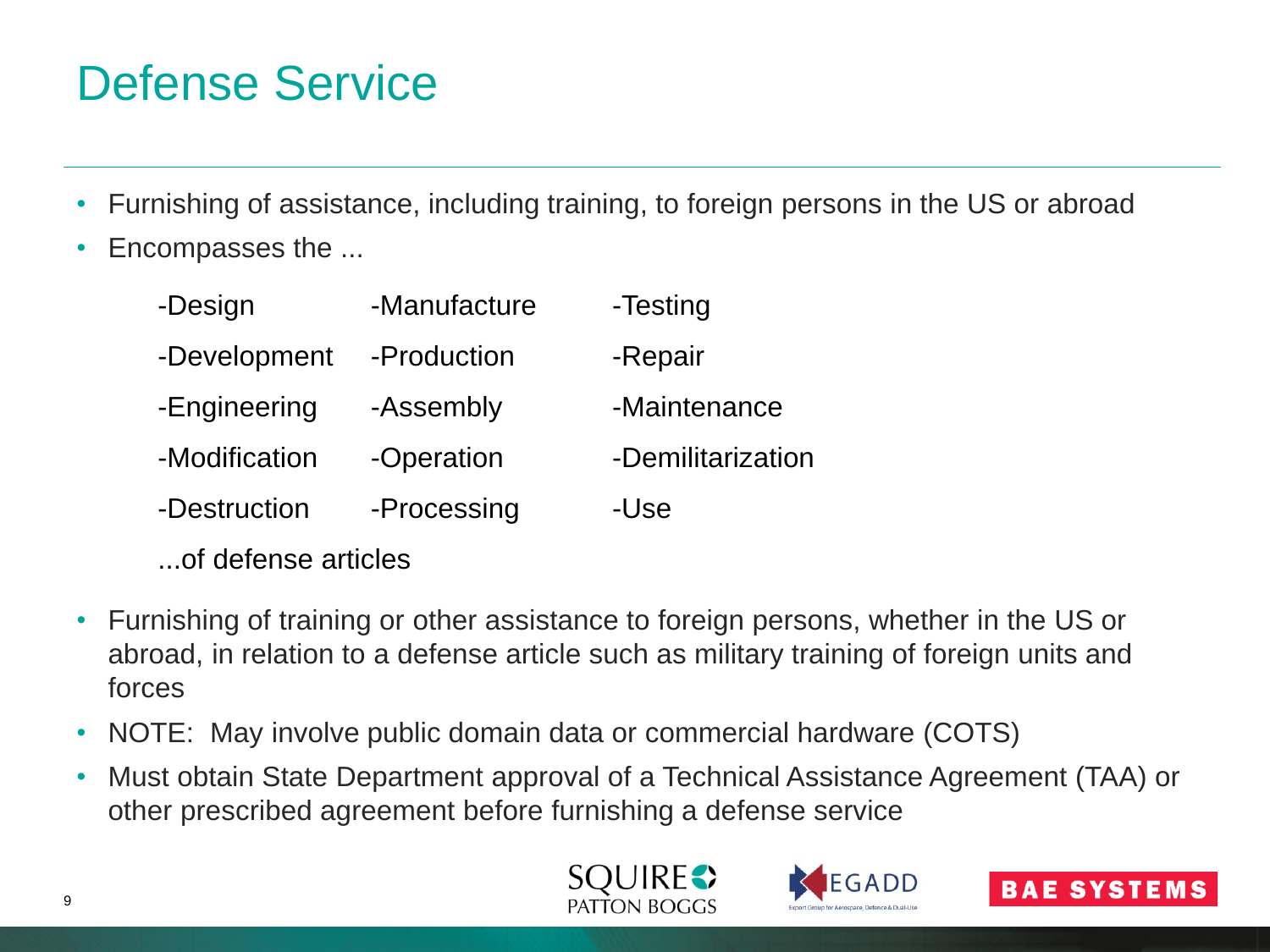# Definition of an Export under the ITAR

- Sending or taking a **defense article** or **technical data** out of the United States (not including knowledge in one's brain)
- Disclosing, by any means, or transferring a defense article or technical data to a **foreign person** in the United States or abroad
- Performing a **defense service** on behalf of or for the benefit of a foreign person in the United States or abroad
- Transferring registration, control or ownership of any aircraft, vessel or satellite covered by the USML to a foreign person in the United States or abroad (may include launch vehicles)





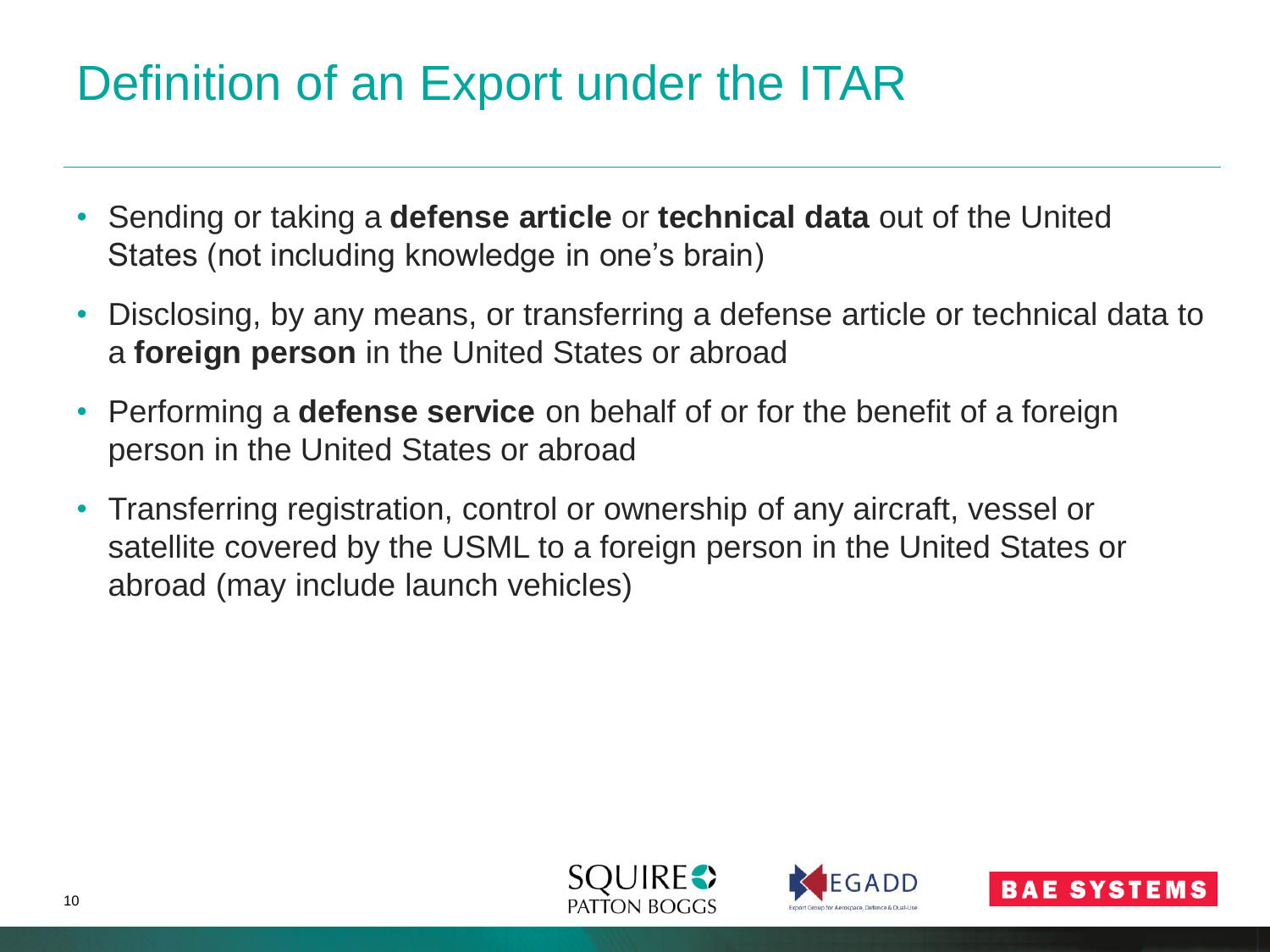#### Re-export/Retransfer

- The transfer of defense articles or defense services to a new end-use, end-user, or individual
	- $\triangleright$  Re-export from one foreign country to another foreign country or third country national
	- $\triangleright$  Retransfer within the same foreign country
- Requires prior DDTC approval or exemption
- Deemed Export and Deemed Re-export





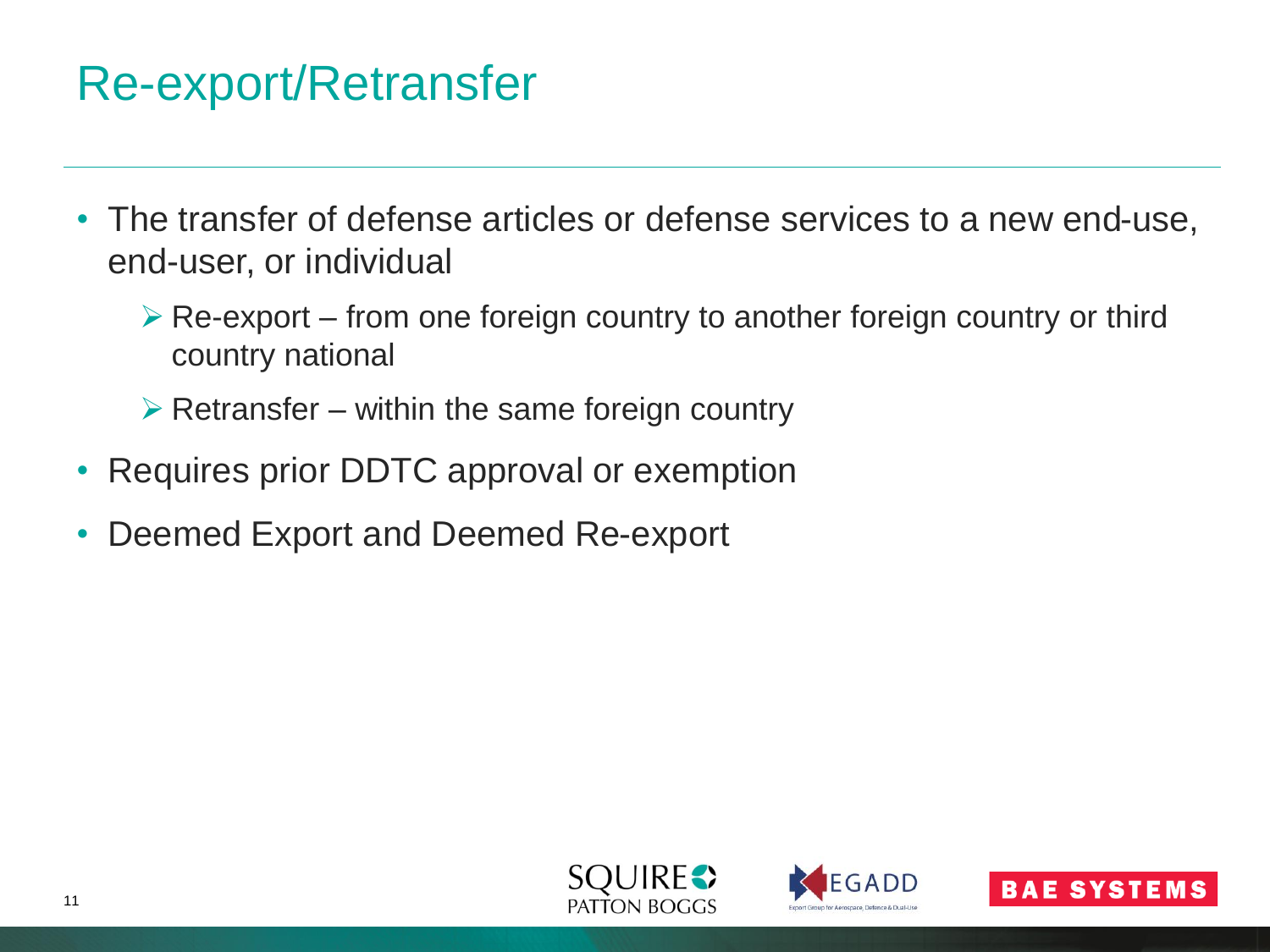# US and Foreign Person Definitions

- US Person Definition:
	- $\triangleright$  A lawful permanent resident of the US
		- US citizens, green card holders and protected individuals
	- Any other entity incorporated to do business in the United States (corporation, business association, partnership, trust, society or other)
	- Governmental entity (federal, state, local) and US military
- Foreign Person Definition:
	- $\triangleright$  NOT a lawful permanent resident of the US (in the US or abroad)
	- Any other entity NOT incorporated to do business in the United States International organizations (e.g., NATO, UN), foreign governments, diplomatic missions and embassies





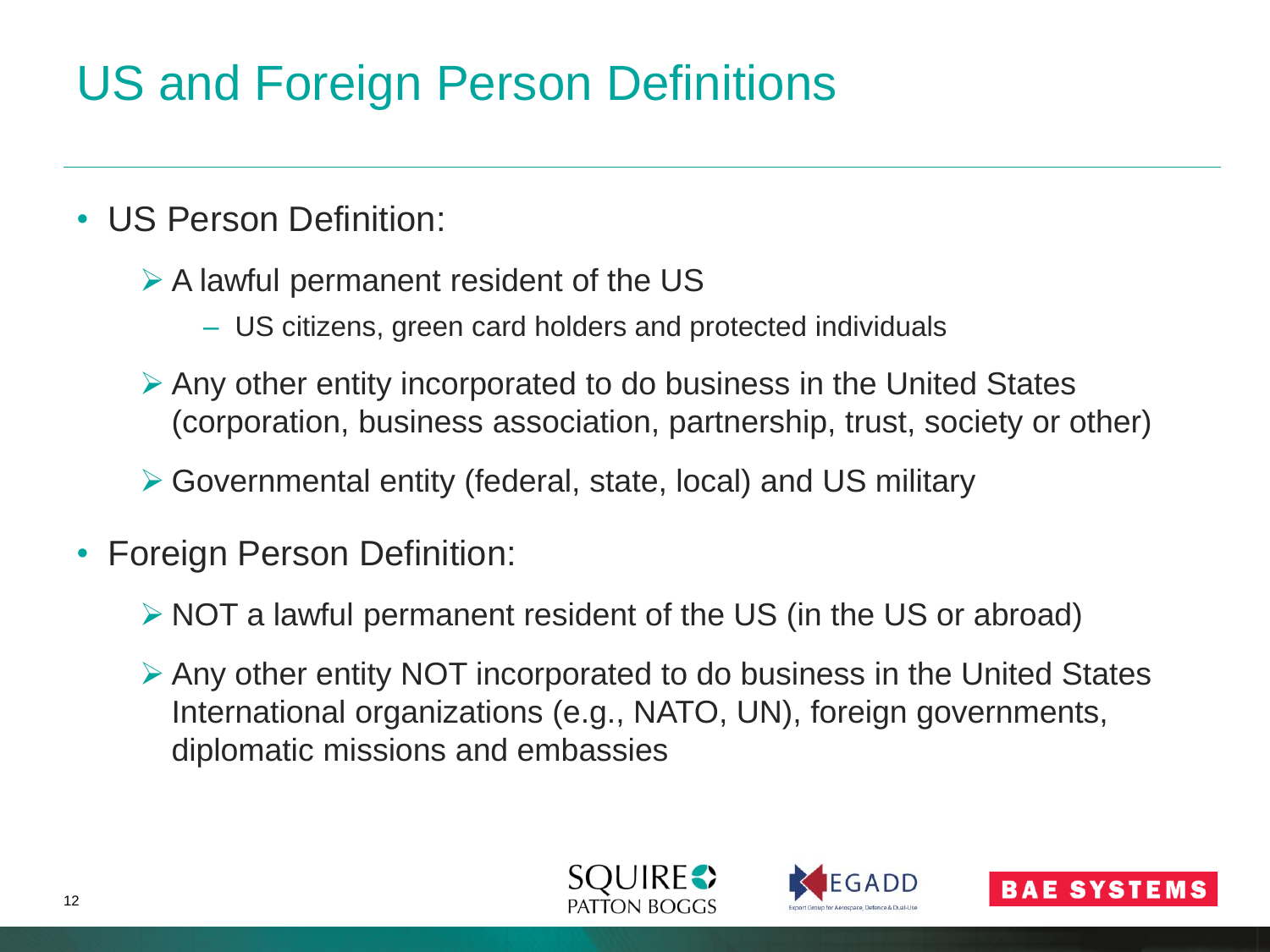#### License Requirements and Applications

- Every export or temporary import of a defense article must be made pursuant to:
	- **≻** A license; or
	- $\triangleright$  An exemption
- Types of Licenses:
	- DSP-5 (unclassified) permanent export
	- DSP-73 (unclassified) temporary export
	- DSP-61 (unclassified) temporary import
	- DSP-85 (classified) export or temporary import





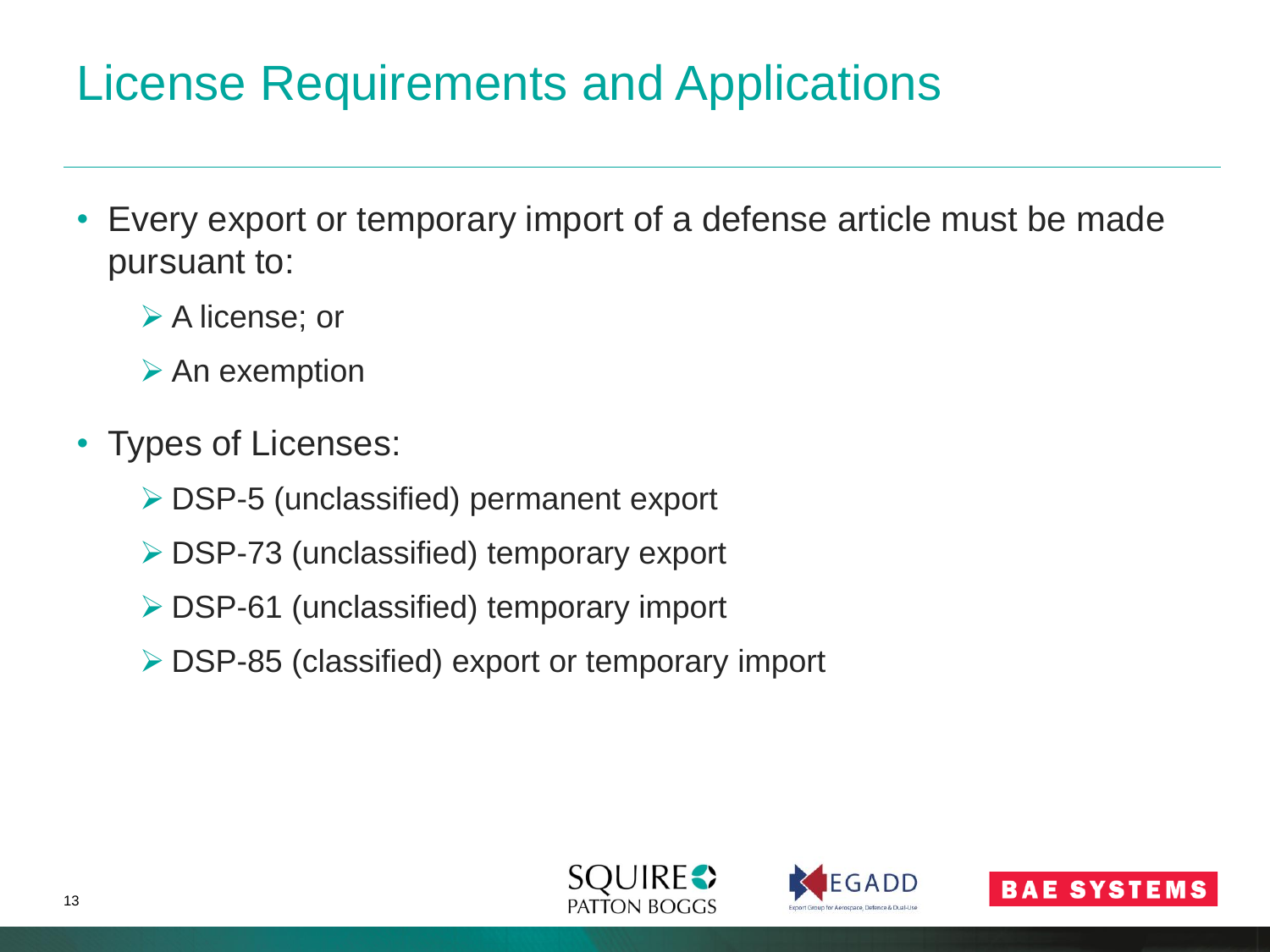# Exports to Overseas Subsidiary – 123.16(b)(9)

- No license required for export by a US person of any unclassified component, part, tool or test equipment to a subsidiary, affiliate or facility owned or controlled by the US person, if to be used for manufacture, assembly, testing, production, or modification
- Requirements:
	- US person is registered
	- Defense article exported under this exemption may not be sold or transferred without the appropriate license or other approval





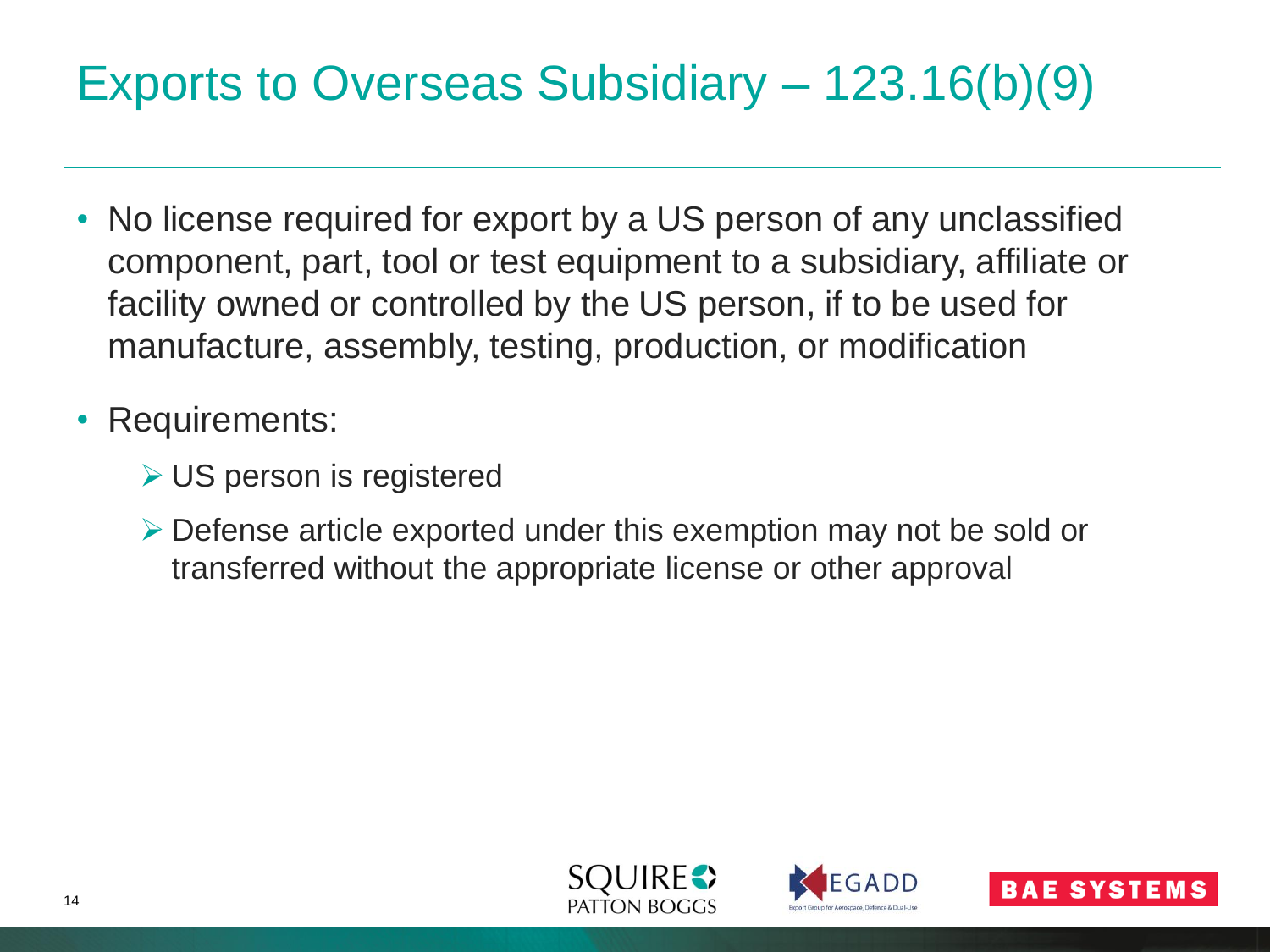#### Exemptions under Part 126

- Transfers by or for USG Agencies 126.4
- Canadian Exemptions 126.5
- Foreign Military Aircraft and Naval Vessels 126.6(b)
- Foreign Military Sales (FMS) Program 126.6(c)
- Australian Defense Trade Cooperation Treaty Exemption 126.16
- UK Defense Trade Cooperation Treaty Exemption 126.17





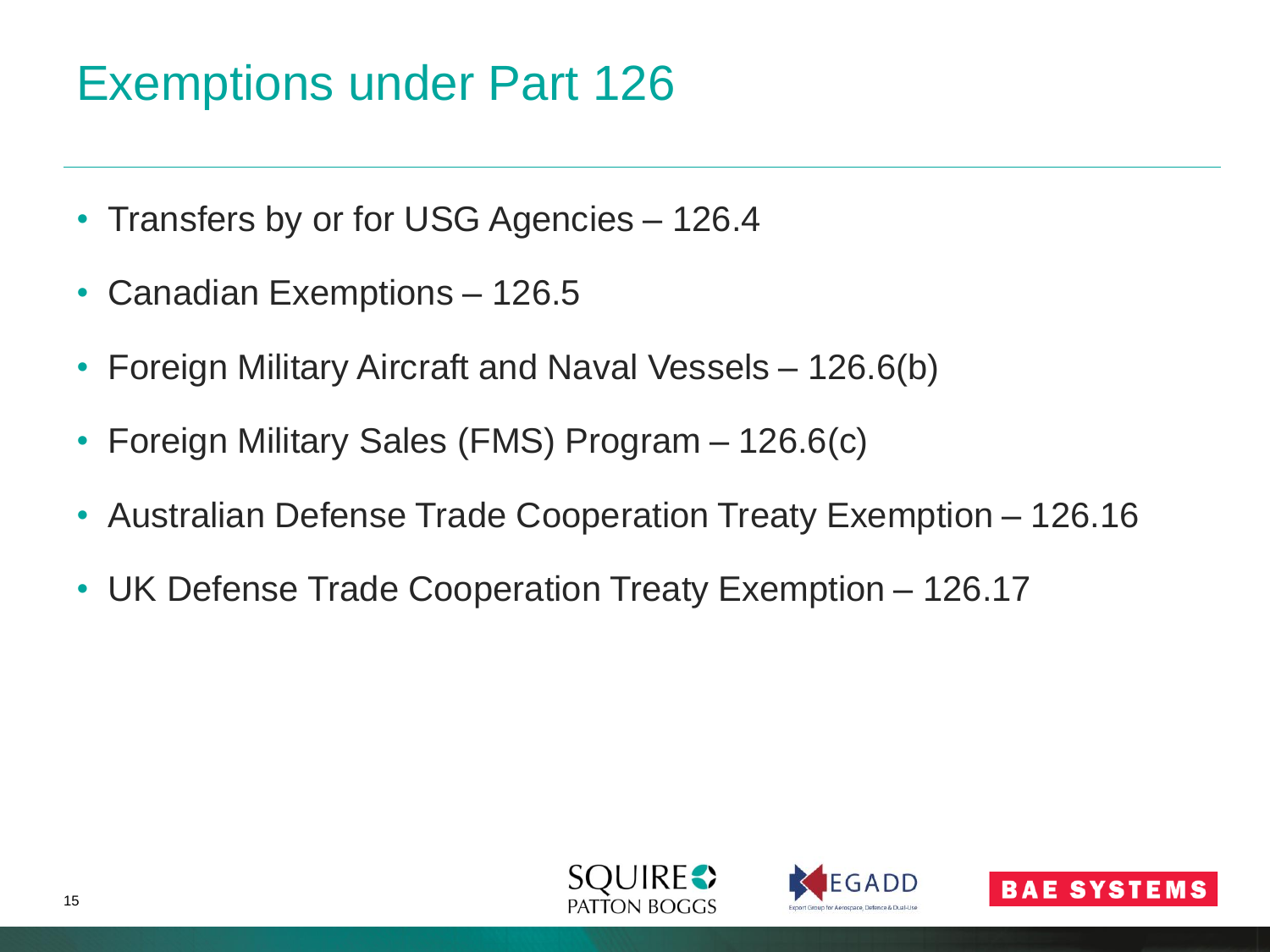#### Exemption under the Australian and UK Defense Trade Cooperation Treaties – 126.16 and 126.17

- Exemption: Except for items identified in Supplement No. 1 to Part 126, no license required for exports of Defense Articles and Defense Services to Australia or the UK if all of the following conditions are met:
	- $\triangleright$  Exporter is registered with DDTC and qualified to export the items;
	- Australian/UK recipient is a member of the Approved Community;
	- $\triangleright$  Any intermediate consignees are eligible to handle defense articles;
	- $\triangleright$  Export is for an end-use specified in the Treaties;
	- Export documentation is maintained by exporter and recipient; and
	- Congressional notification is made for major weapons sales.





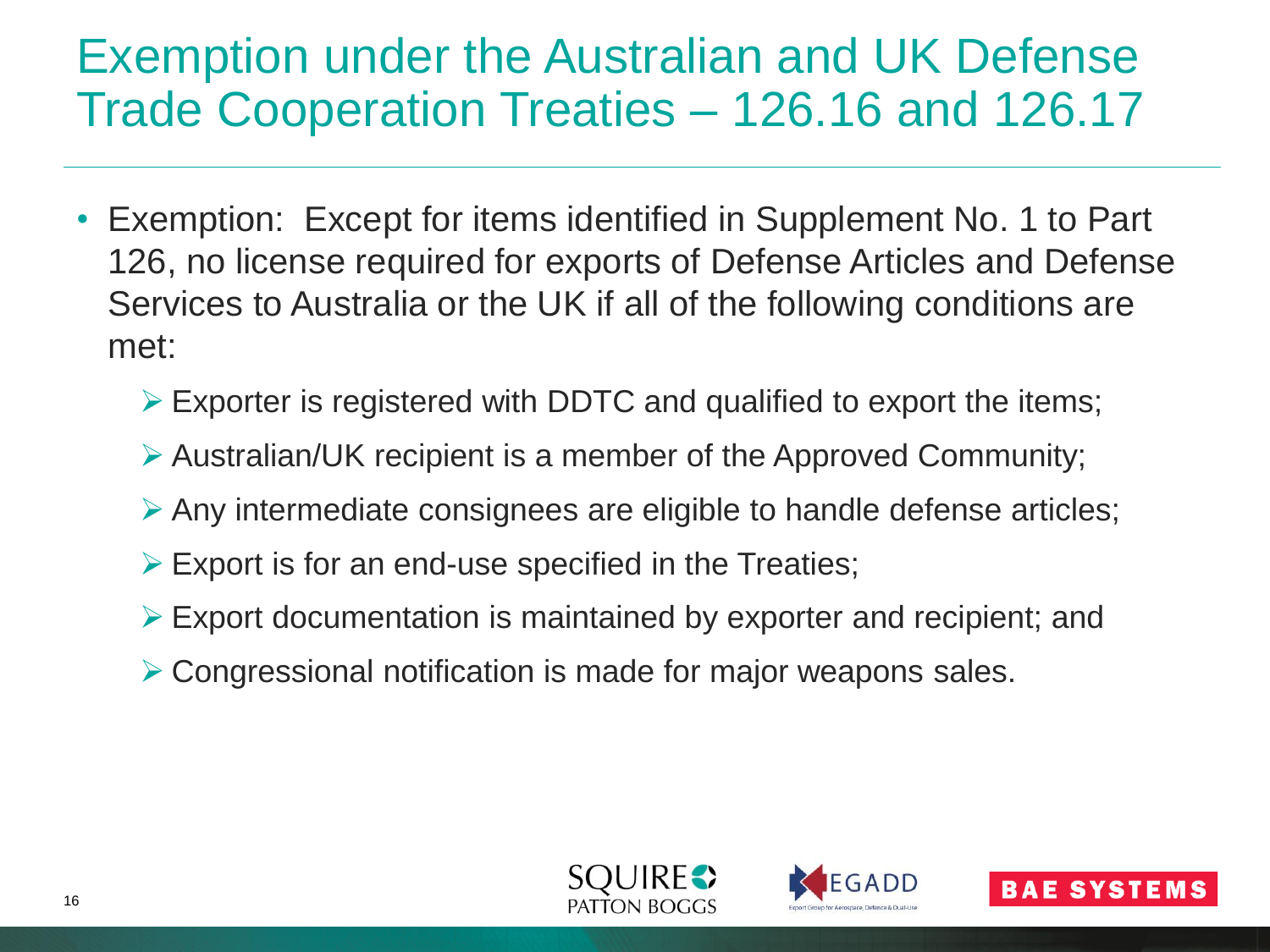### What is "Technical Data" under ITAR?

- Information, other than software, required for the design, development, production, manufacture, assembly, operation, repair, testing, maintenance or modification of defense articles
	- $\triangleright$  Includes information in the form of blueprints, drawings, photographs, plans, instructions and documentation
- Classified information relating to defense articles and defense services
- Information covered by an invention secrecy order
- Software as defined in § 120.45(f) directly related to defense articles





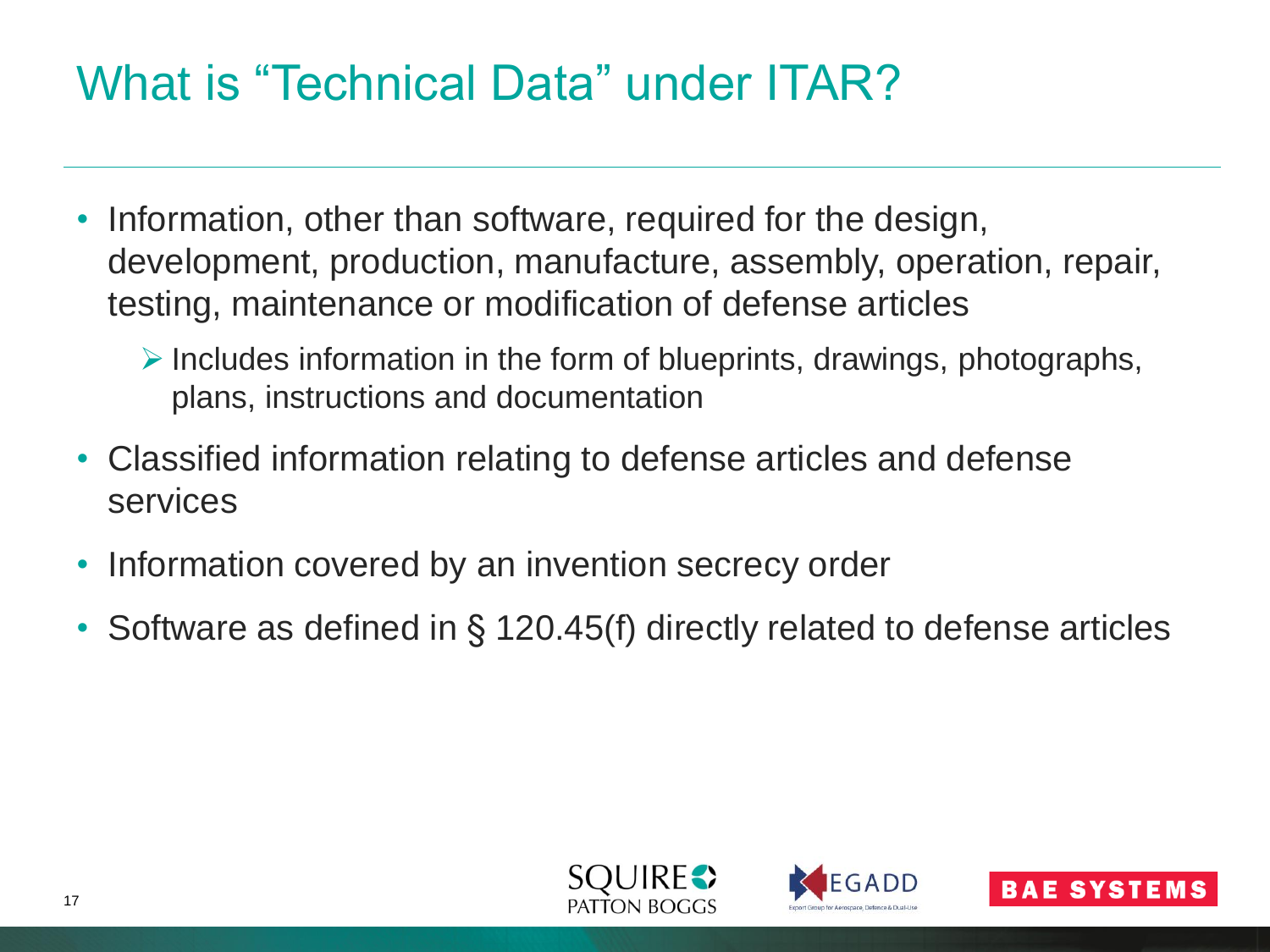## What "Technical Data" Does NOT Include

- Information concerning general scientific, mathematical or engineering principles commonly taught in schools, colleges and universities
	- Conceptual level only
	- $\triangleright$  Not applied to a specific defense article
- Basic marketing information on the function or purpose of defense articles, or general system descriptions of defense articles
	- Conceptual level only
	- $\triangleright$  Not PDR, CDR, ICD, detailed RFP requirements
- Information in the "public domain" as defined in § 120.11
	- > Through an enumerated channel





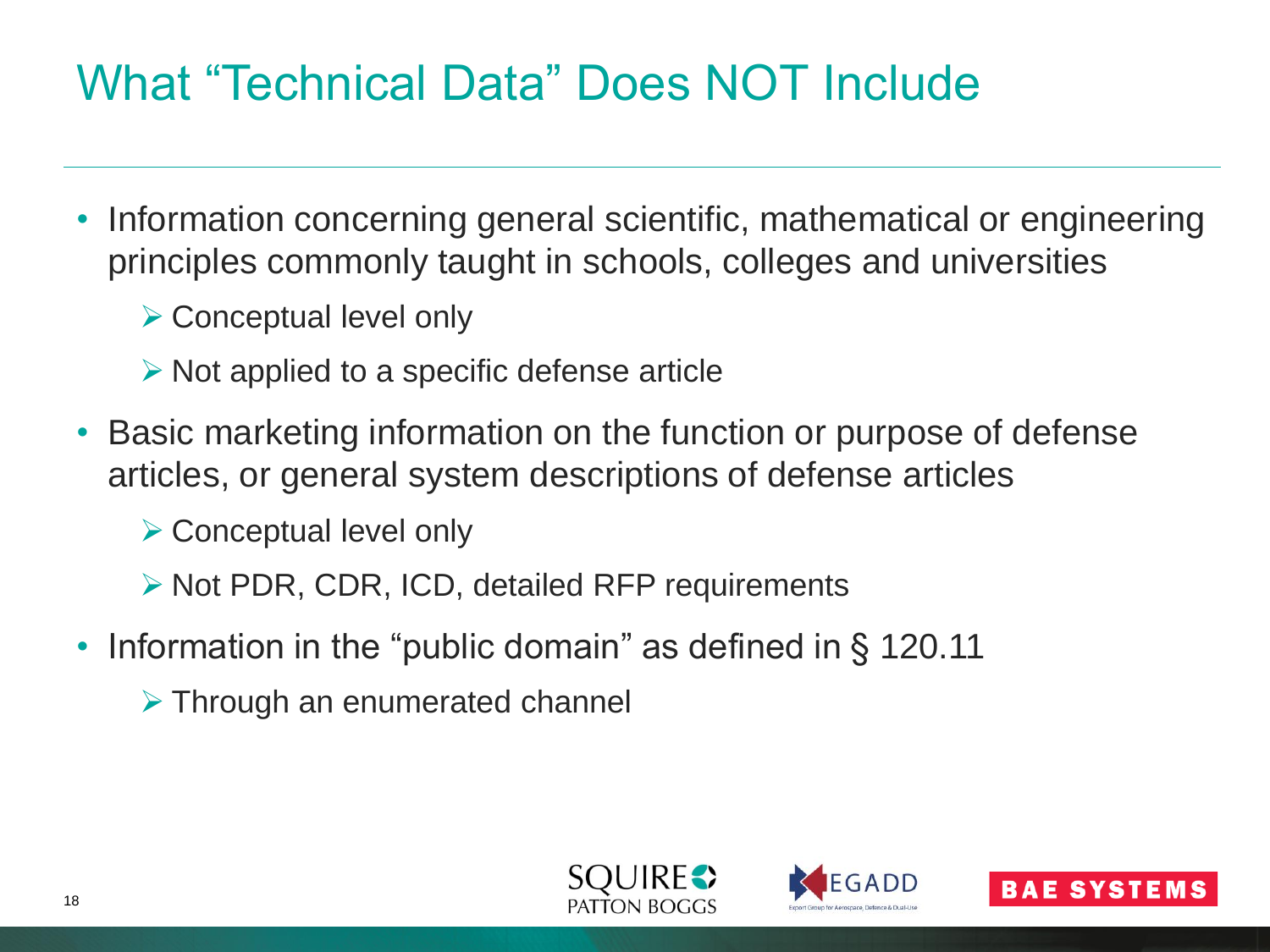### Information in the "Public Domain"

- Clearance required to place information in public domain
- Internet does not count as clearance
- Information published and generally accessible or available to the public:
	- $\triangleright$  Sales at newsstands, bookstores, subscriptions, public libraries, patents available at the patent office, unlimited distribution at conferences, seminars, trade shows or exhibitions which are open to the public, and fundamental research in science and engineering at accredited institutions of higher learning in the US (subject to qualifications)
- WikiLeaks does NOT count





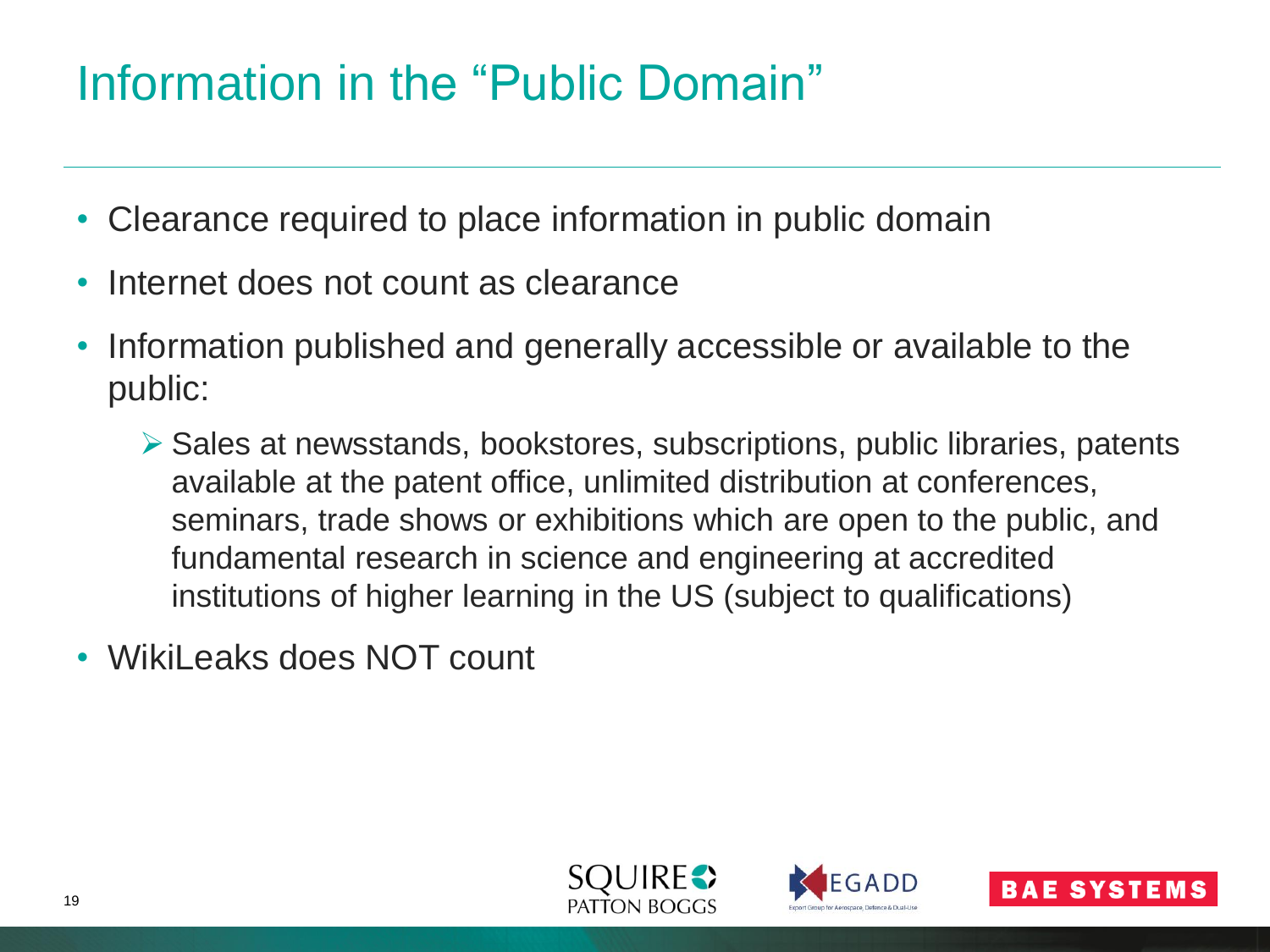# What Constitutes an Export of Technical Data?

- Actual shipment or transmission out of the United States
- Releasing or otherwise transferring technical data to a foreign person in the US is a deemed export
	- Includes sending via electronic media (websites, email systems and servers)
	- Includes technical data recorded or stored in any physical form, models, mock-ups or other items that reveal technical data directly relating to defense articles





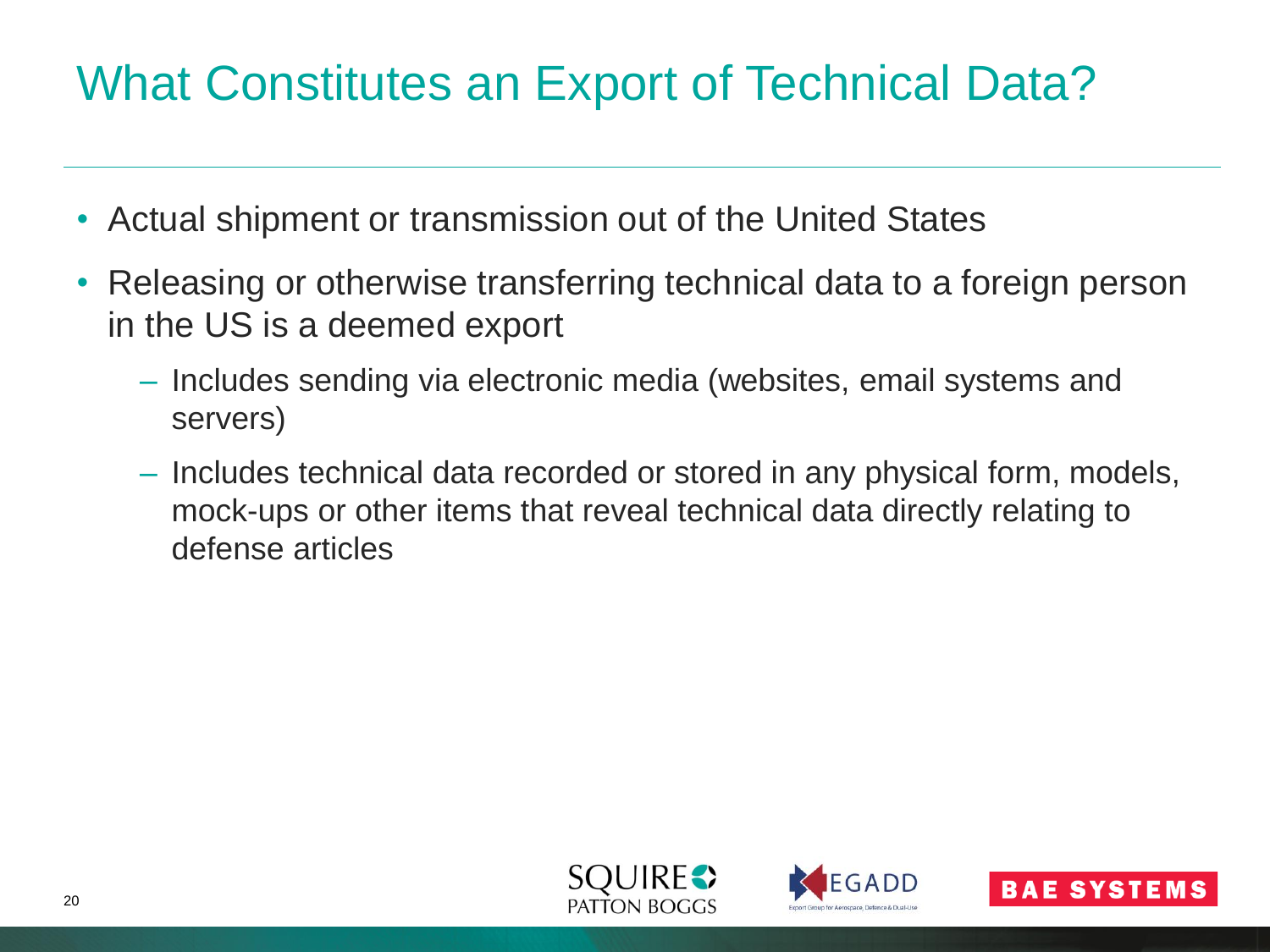# Agreement Requirement

- DDTC approval required before defense services may be furnished
	- $\triangleright$  Technical Assistance Agreement
	- ▶ Manufacturing License Agreement
	- **▶ Offshore Procurement Agreement**
	- Distribution Agreement
- Defense Service means:
	- $\triangleright$  Furnishing of assistance (including training) to foreign persons, whether in the United States or abroad in the design, development, engineering, manufacture, production, assembly, testing, repair, maintenance, modification, operation, demilitarization, destruction, processing or use of defense articles
	- $\triangleright$  Furnishing to foreign persons of any technical data, whether in the US or abroad
	- $\triangleright$  Military training of foreign units and forces, regular and irregular, including formal or informal instruction of foreign persons in the US or abroad or by correspondence courses, technical, educational or information publications and media of all kinds, training aid, orientation, training exercise, and military advice





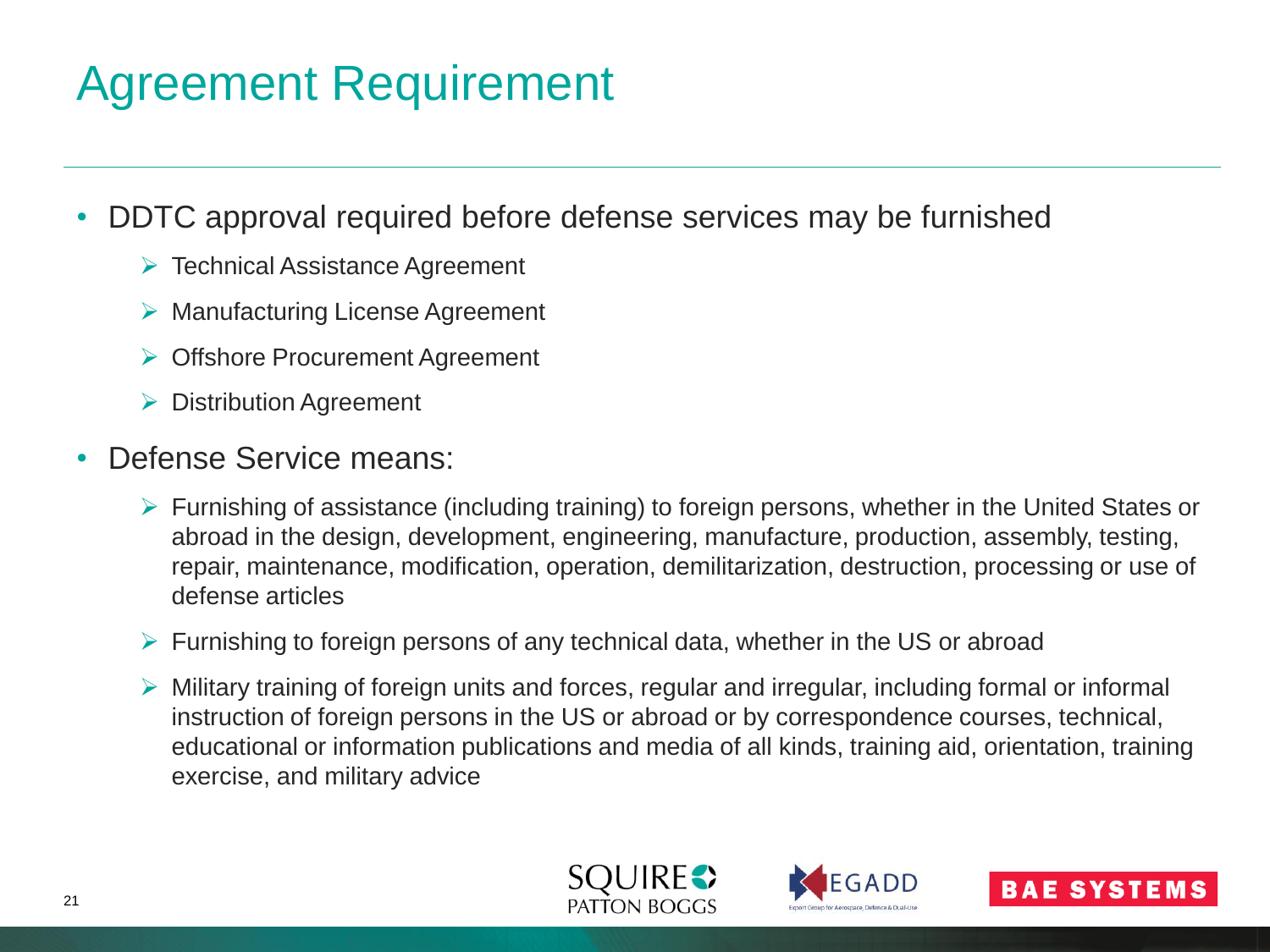# Activities Frequently Requiring Agreements

- Marketing products to foreign parties
- Supporting sales to foreign parties
- Providing overseas maintenance or training support
- Technical studies or evaluations with foreign parties
- Offshore procurement
- Release of manufacturing data or rights
- Efforts to import technology from abroad
- Supporting a foreign military sales case (ITAR 126.6)
- Supporting US Government-sponsored foreign contracts (ITAR 126.4)





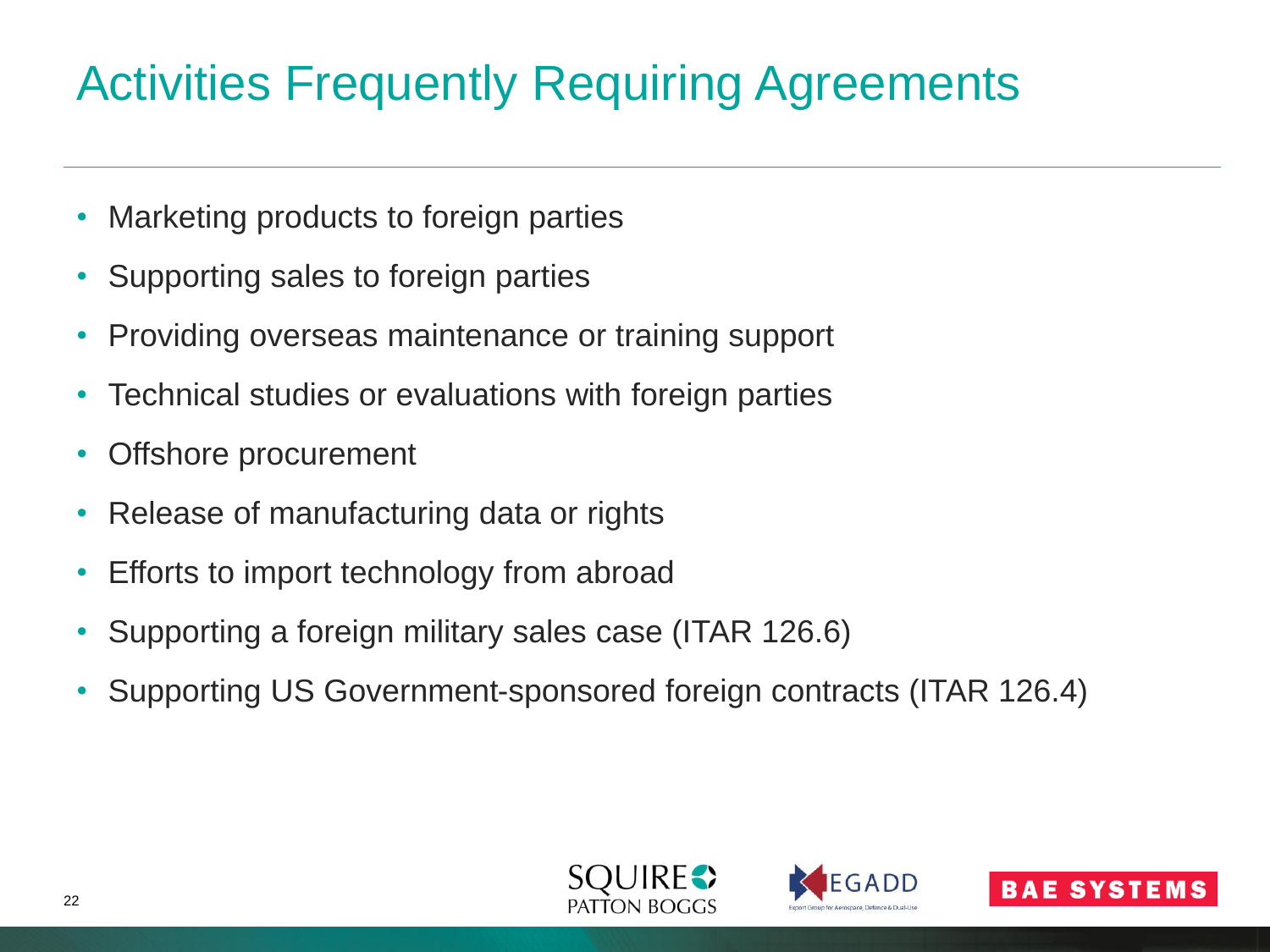### TAA or MLA

#### • TECHNICAL ASSISTANCE AGREEMENT (TAA) ITAR 120.22

- $\triangleright$  An agreement for the performance of a defense service(s) or the disclosure of technical data, as opposed to an agreement granting a right or license to manufacture defense articles
	- Assembly of defense articles may be included, but providing production rights or manufacturing know-how are not conveyed

#### • MANUFACTURING LICENSE AGREEMENT (MLA) ITAR 120.21

- $\triangleright$  An agreement whereby a US person grants a foreign person an authorization to manufacture defense articles and which involves or contemplates:
	- The export of technical data or defense articles or the performance of a defense service; or
	- The use by the foreign person of technical data or defense articles previously exported by the US person
- $\triangleright$  A MLA involves the licensing of manufacturing defense article abroad, which requires the US party providing manufacturing know-how to the foreign party (i.e., teaches the foreign party how to manufacture the item)
- $\triangleright$  A MLA can also involve just the assembly of hardware abroad and no actual manufacturing, if the foreign party requires manufacturing data in order to complete the assembly.





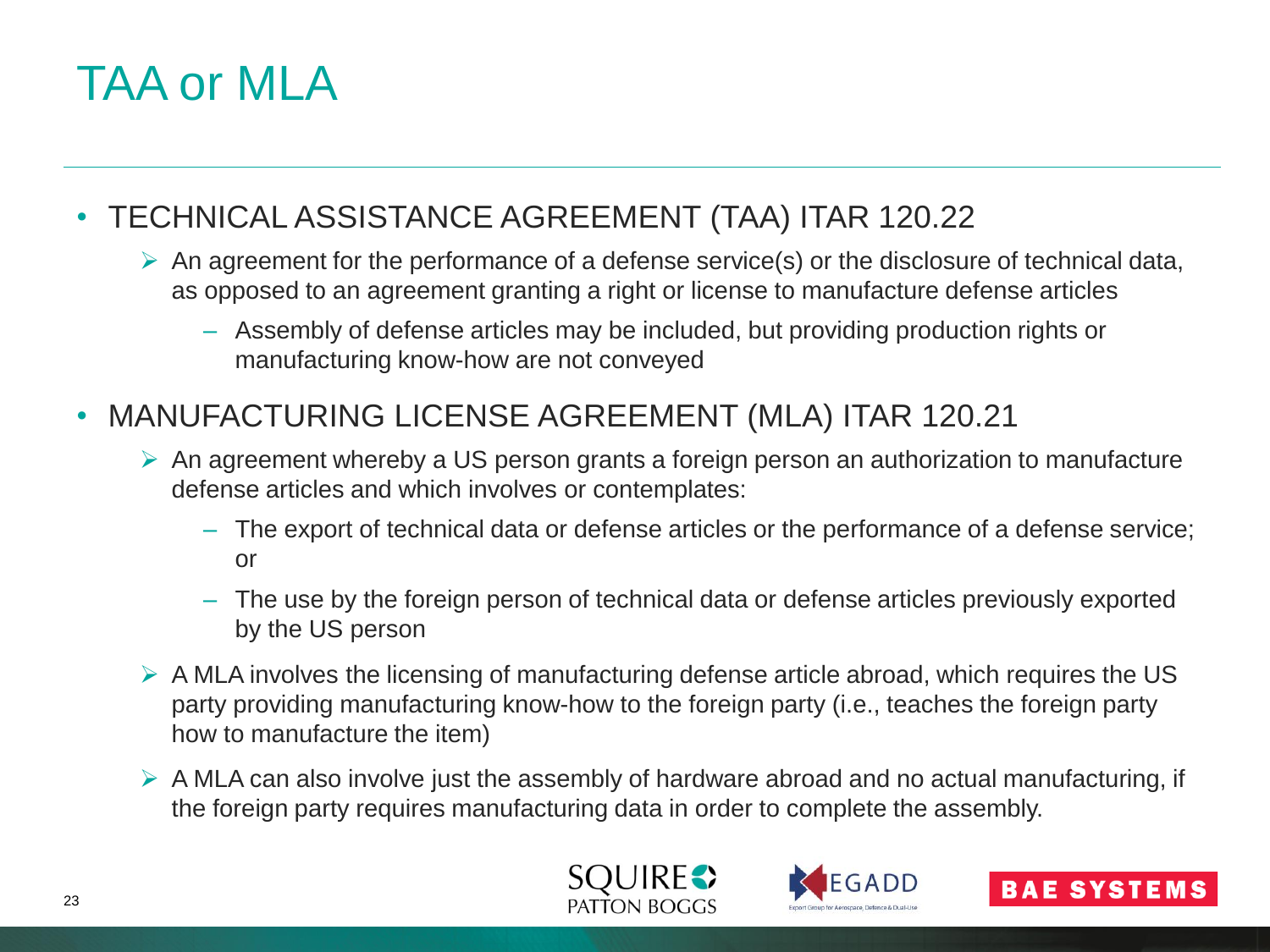# Dual National / Third Country National Employees

- A dual national employee (DN) is an employee of a foreign licensee (or sub-licensee) who is a national of both the country of the employer and one or more additional countries
- A third country national employee (TCN) is an employee of the foreign licensee (or sublicensee) who is a national of a country other than the country of the employer
- DN/TCN access to unclassified defense articles and retransfers of technical data and defense services under TAAs/MLAs
	- $\triangleright$  Permissible (without authorization) to bona fide regular employees of foreign signatories who are DN/TCNs of NATO, EU, Australia, Japan, New Zealand and Switzerland pursuant to §126.18(d) (other conditions apply)
	- $\triangleright$  Permissible (without authorization) pursuant to § 126.18(a)-(c) to bona fide regular employees of foreign signatories who are DN/TCNs, provided:
		- Transfers occur in end-user's country;
		- Transfers within scope of authorization;
		- Employee has host country security clearance or employer institutes screening process and employee executes NDA





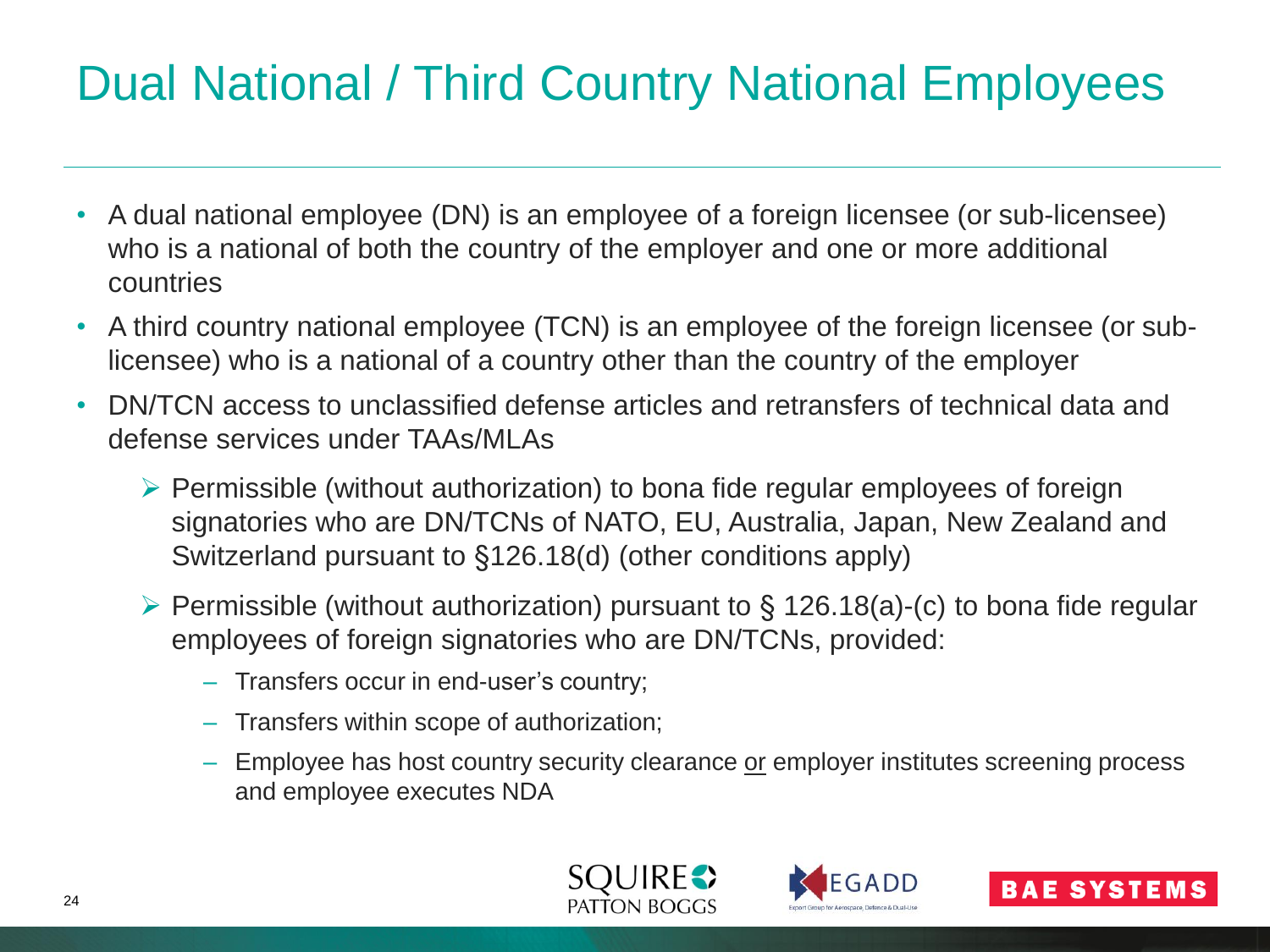## **Sublicensing**

- In TAA or MLA, applicant must provide the roles of the sub-licensees and a description of the technical data to be retransferred to the sub-licensee
	- $\triangleright$  Sublicensee must sign NDA and be in Approved Territory
		- Applicant is responsible for monitoring the foreign licensees selection of other foreign parties for sub-licensing and the retransfer of their technology
	- Sublicensees must be listed in Agreement and NDA must flow-down provisions in TAA or MLA

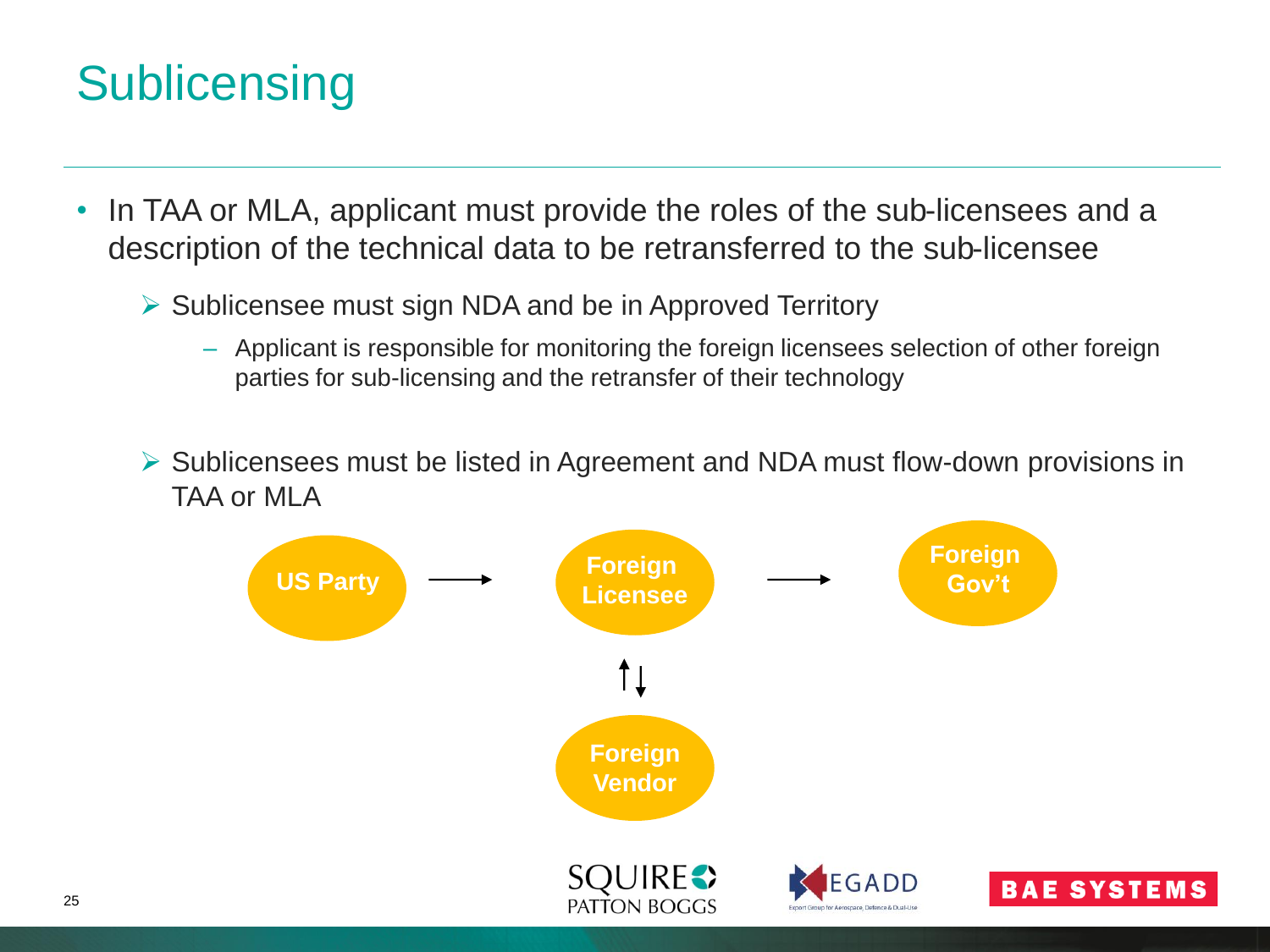#### Nontransfer and Use Assurances

- Nontransfer and Use Certificate (Form DSP-83)
	- $\triangleright$  Significant military equipment (SME)
	- Classified defense articles, including technical data
	- $\triangleright$  Required by DDTC
- Signed by applicant, licensee, foreign government
- SME means items marked with asterisk on USML





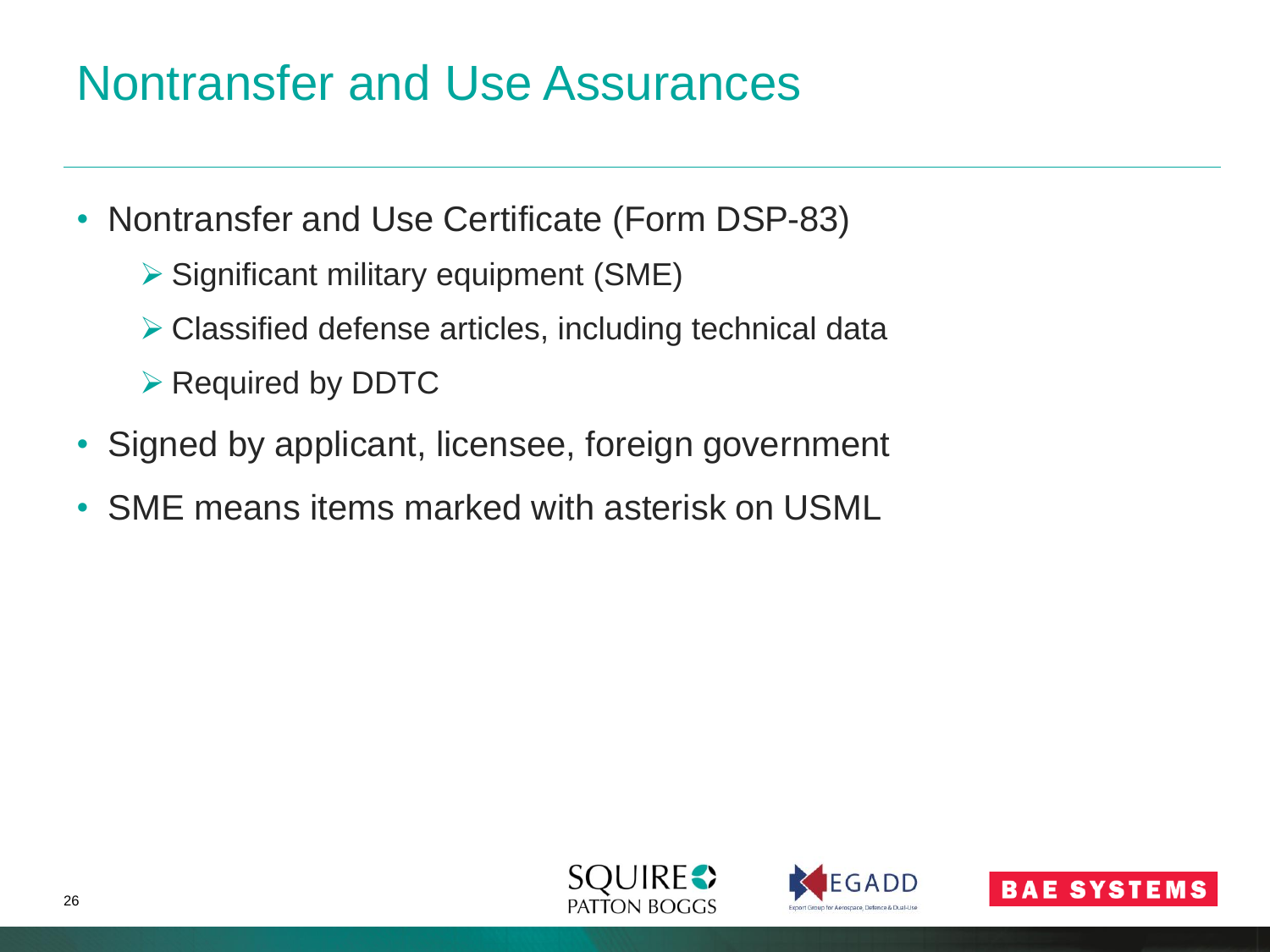### Distribution Agreement

- Export of defense articles to a foreign person for retransfer within an approved territory
	- Unclassified defense articles exported under DSP-5 or 123.16(b)(1) exemption
- Agreement must include:
	- Description of the defense articles involved including test and support equipment
	- $\triangleright$  Country or countries that comprise the distribution territory
	- Distribution control plan: detailed statement of the terms and conditions under which the defense articles will be exported and distributed
		- Inventory control
	- End-use and end-user control/certification/reporting
		- Limited to the governments in territory
		- Private entities in territory procuring for government contract
	- $\triangleright$  Duration of the proposed agreement





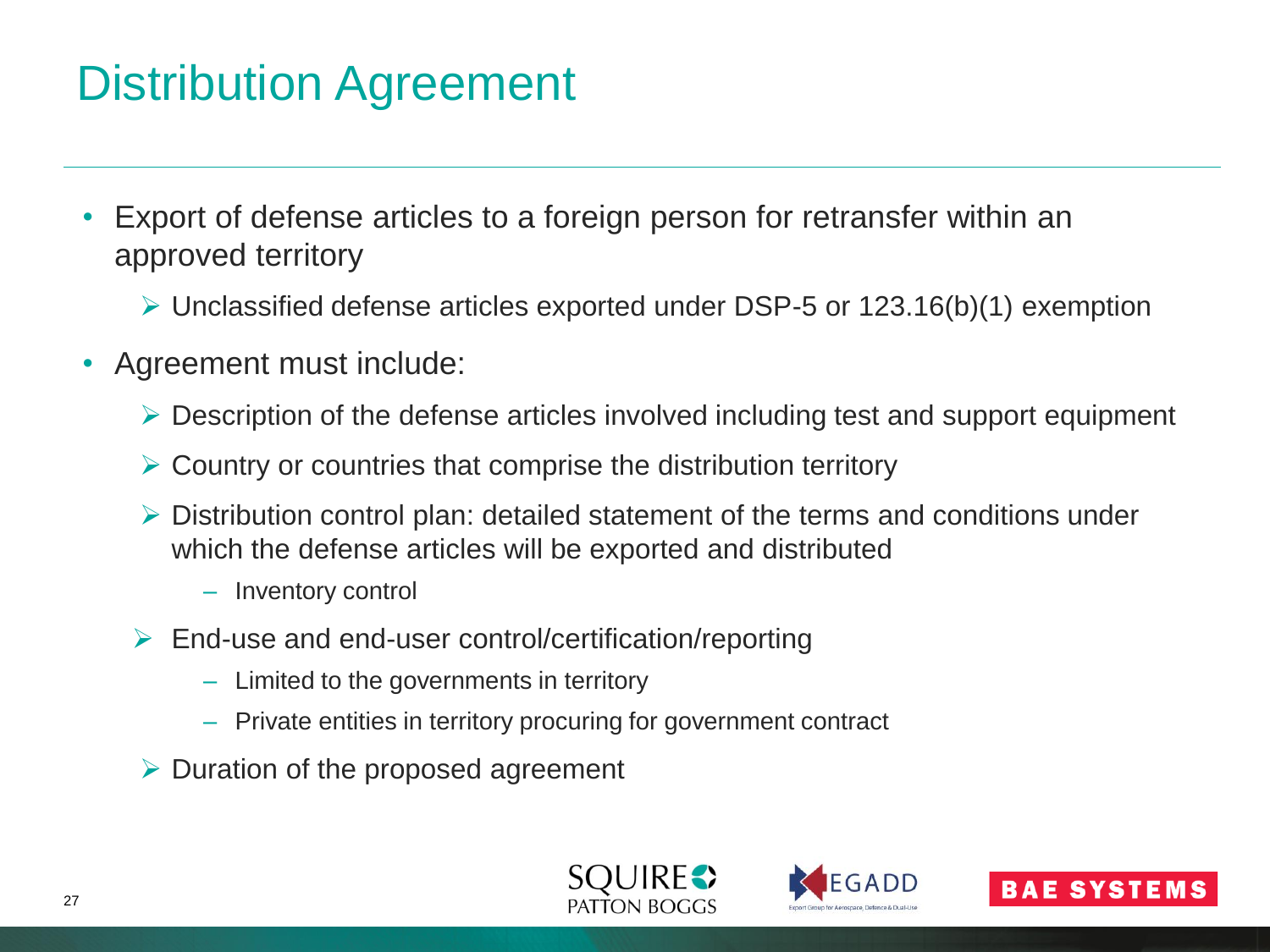### What is "Brokering" under the ITAR?

- Any action on behalf of another
- To facilitate the manufacture, export, permanent import, transfer, reexport or retransfer
- Of a US or foreign defense article or defense service
- Regardless of its origin





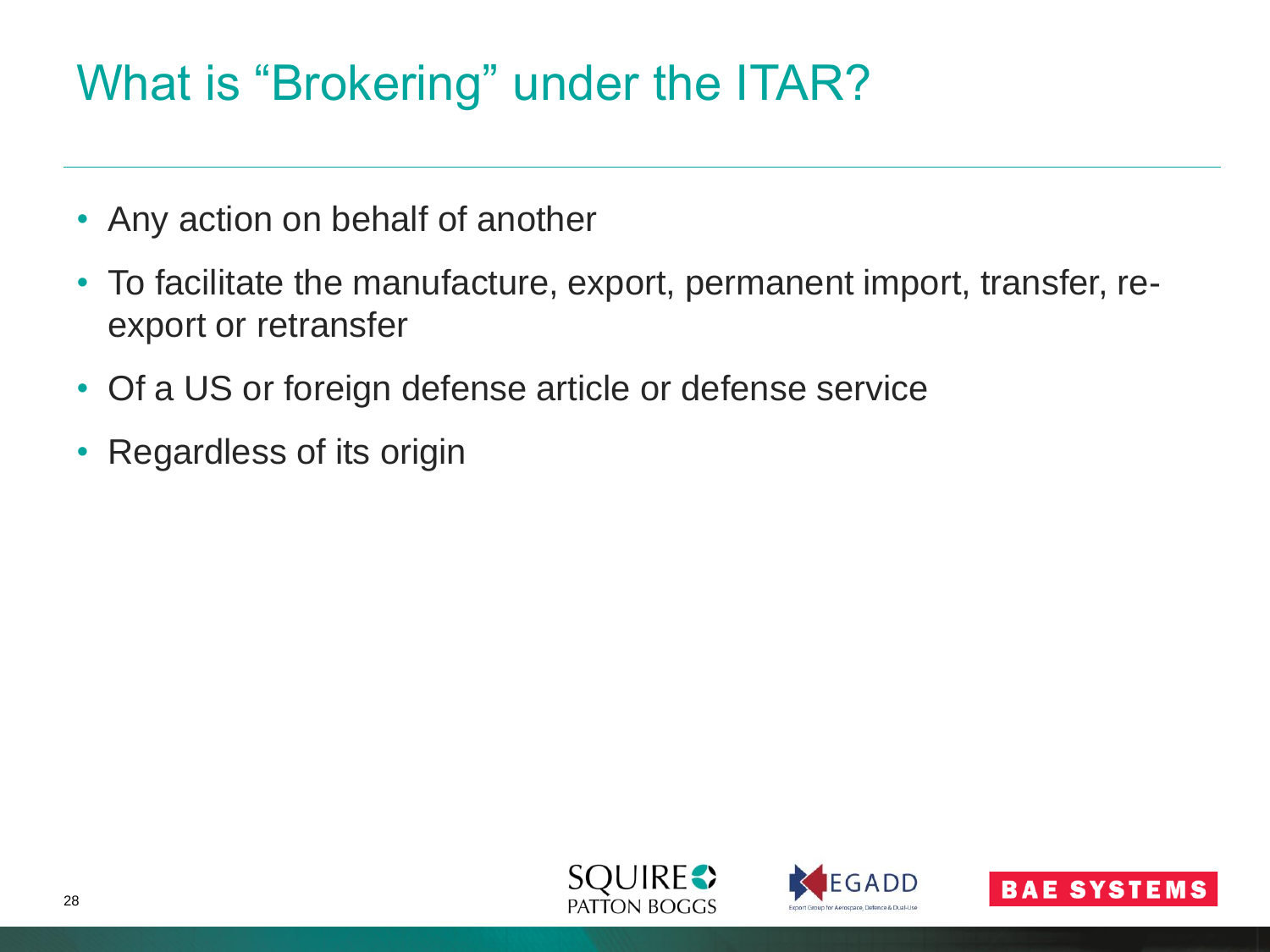# Examples of "Brokering"

- With respect to a defense article of defense service:
- Involvement in the movement
	- $\triangleright$  Financing
	- $\triangleright$  Insuring
	- $\triangleright$  Transporting
	- $\triangleright$  Freight forwarding
- Involvement in the purchase, sale, transfer, loan or lease
	- $\triangleright$  Soliciting
	- $\triangleright$  Promoting
	- $\triangleright$  Negotiating
	- **► Contracting for**
	- $\triangleright$  Arranging
	- $\triangleright$  Otherwise assisting in





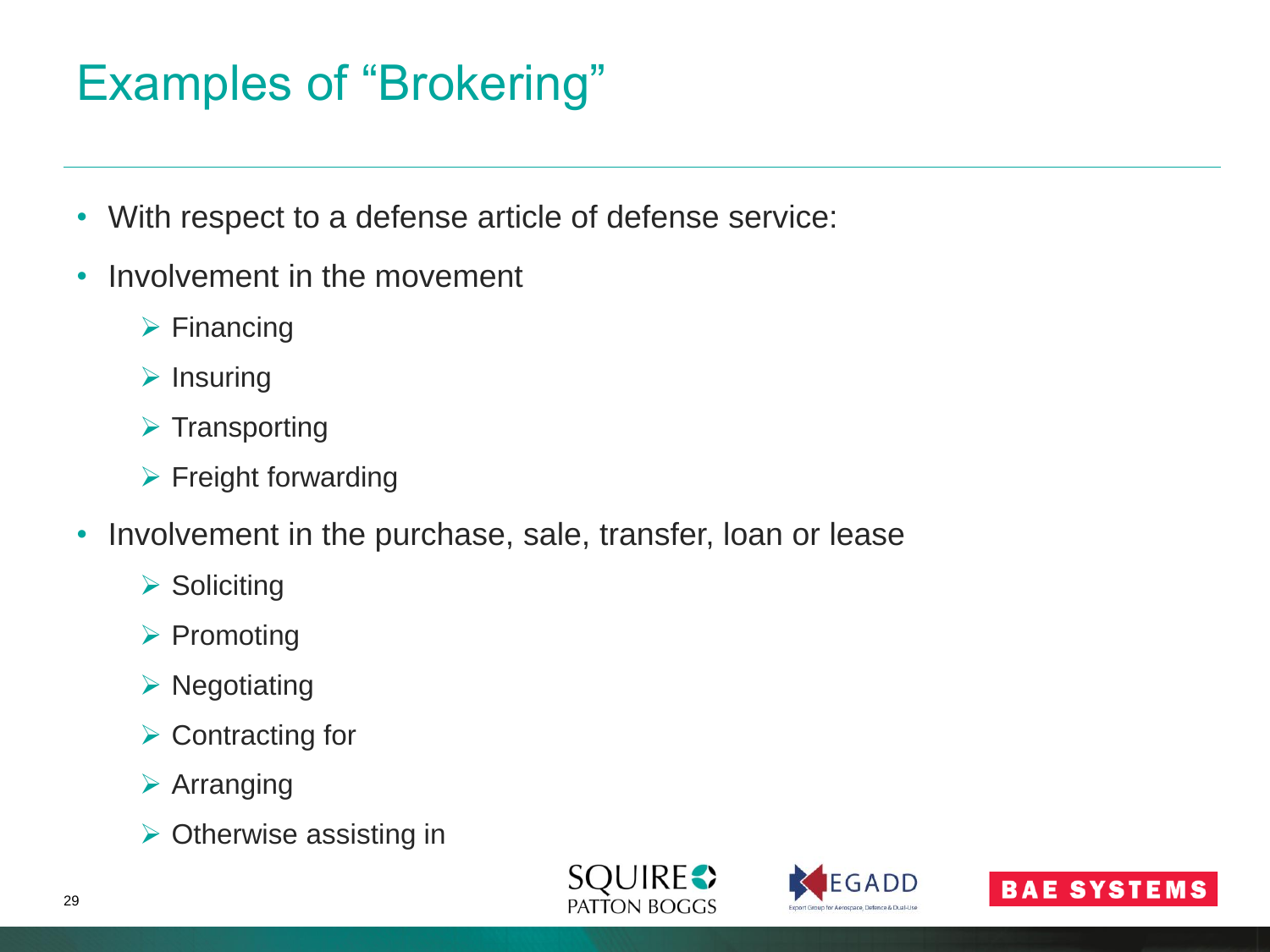# Examples of Not "Brokering"

- Activities by a US person in the United States that are limited exclusively to US domestic sales or transfers (e.g., not for export)
- Activities by employees of the US Government acting in an official capacity
- Activities that do not extend beyond administrative services, such as providing or arranging office space and equipment, hospitality, advertising, or clerical, visa, or translation services, collecting product and pricing information to prepare a response to Request for Proposal, generally promoting company goodwill at trade shows, or activities by an attorney that do not extend beyond the provision of legal advice to clients
- Activities performed by an affiliate, as defined in § 120.40 of this subchapter, on behalf of another affiliate
	- An *affiliate* of a registrant is a person that directly, or indirectly through one or more intermediaries, controls, or is controlled by, or is under common control with, such registrant
- Activities involving EAR controlled items





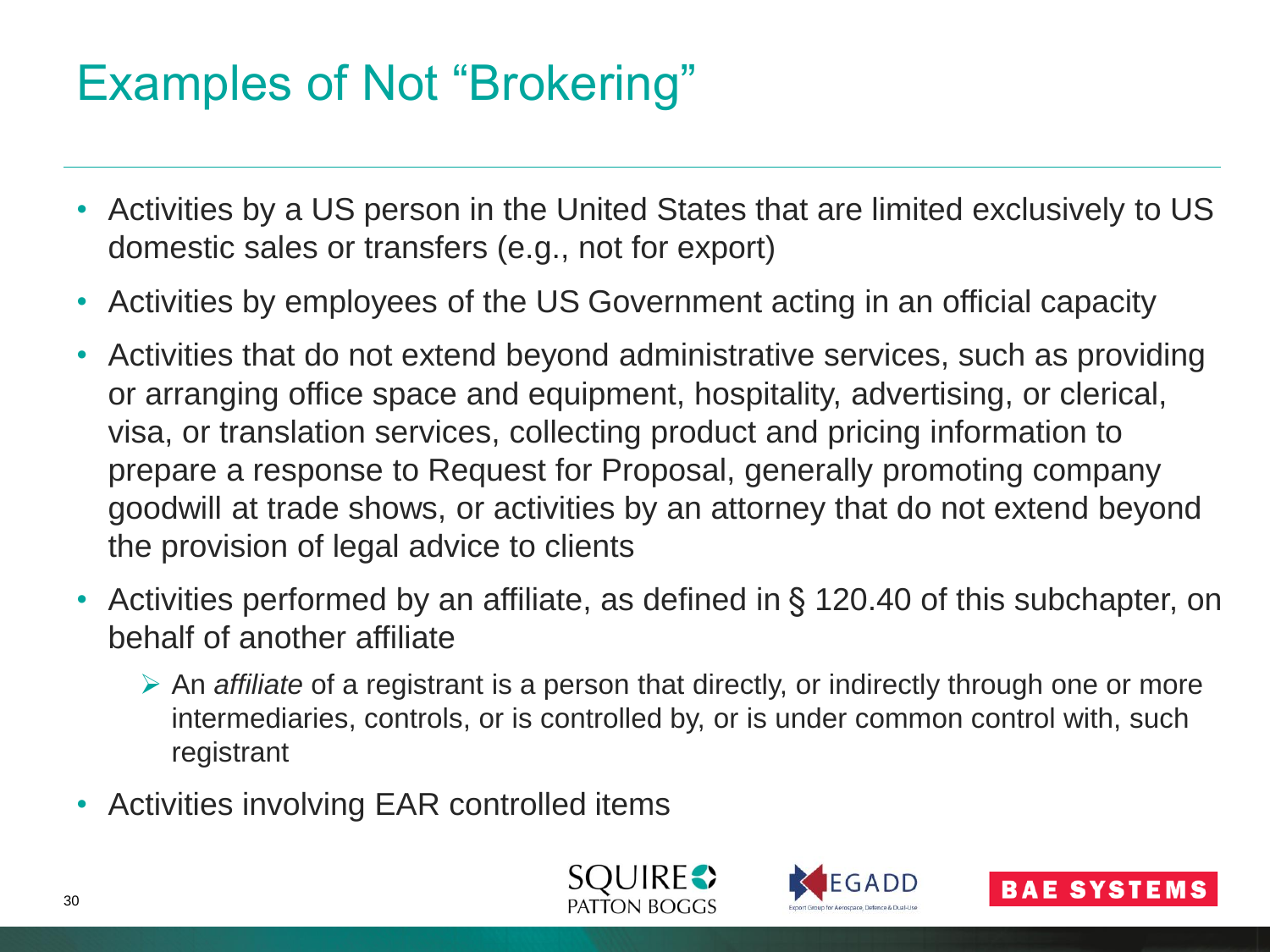# DDTC Voluntary Disclosure Policy

- "The Department strongly encourages the disclosure of information to the Directorate of Defense Trade Controls by persons that believe they may have violated any export control provision of the Arms Export Control Act, or any regulation, order, license, or other authorization issued under the Arms Export Control Act." 22 CFR127.12(a)
- DDTC takes position that disclosing shows
	- $\triangleright$  Support from senior officers on registration
	- $\triangleright$  Effective training across company
	- **≻ Good recordkeeping**





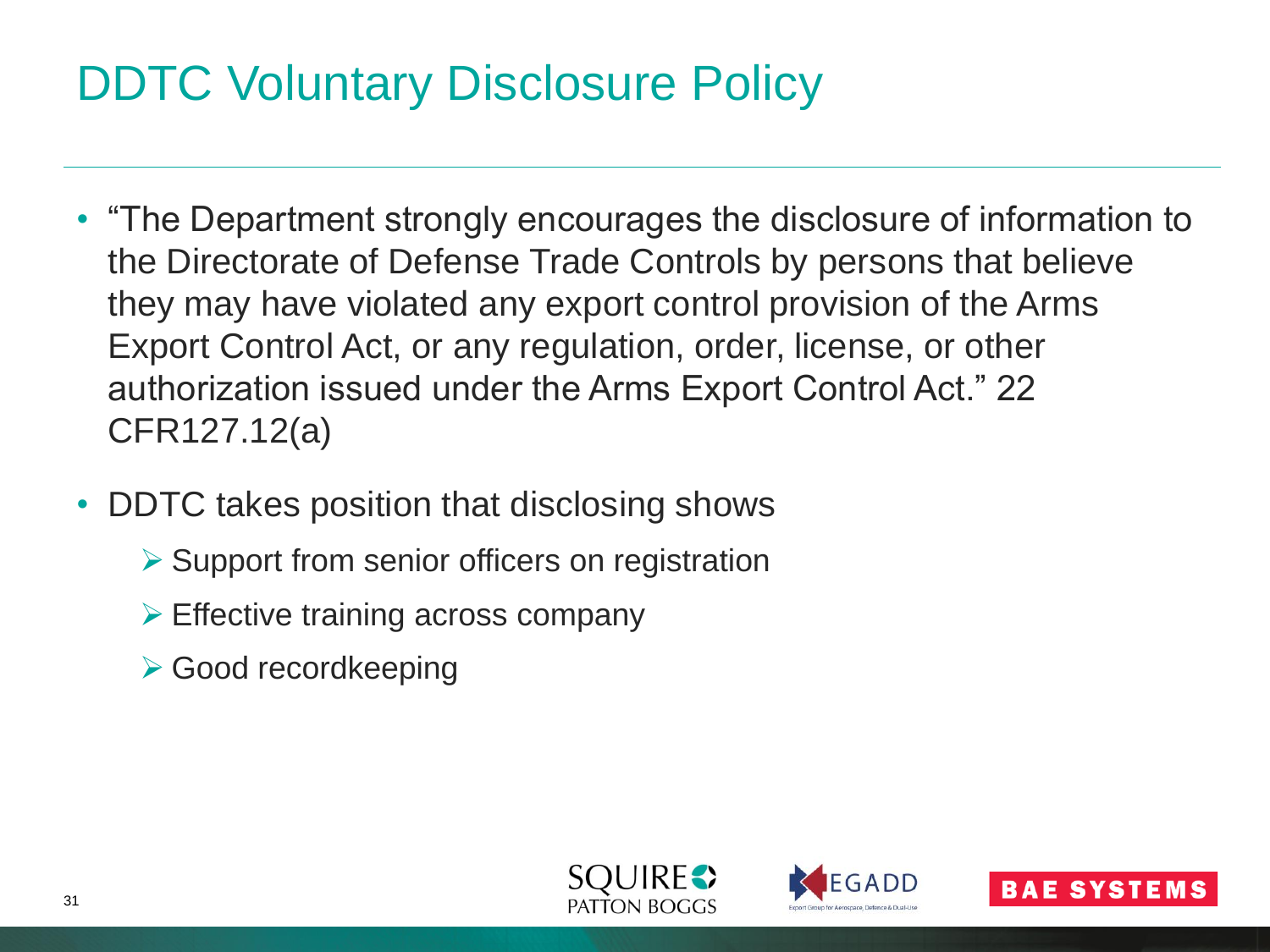# ITAR Civil Penalties

- A fine not to exceed \$1,197,728 for each violation
	- $\geq$  \$1,036,566 for certain arms transactions with countries supporting acts of international terrorism
	- $\triangleright$  \$870,856, or five times the amount of the prohibited incentive payment, whichever is greater, for making proscribed incentive payments in connection with offset contracts
	- $\triangleright$  Maximum fines updated for inflation once a year
- Examples:
	- GM and General Dynamics agreed to a joint \$20 million settlement of 248 alleged ITAR violations for unlawful information transfers in its light armor vehicle program
	- $\triangleright$  ITT settled 95 alleged ITAR violations for \$8 million involving unlicensed exports of night vision technology





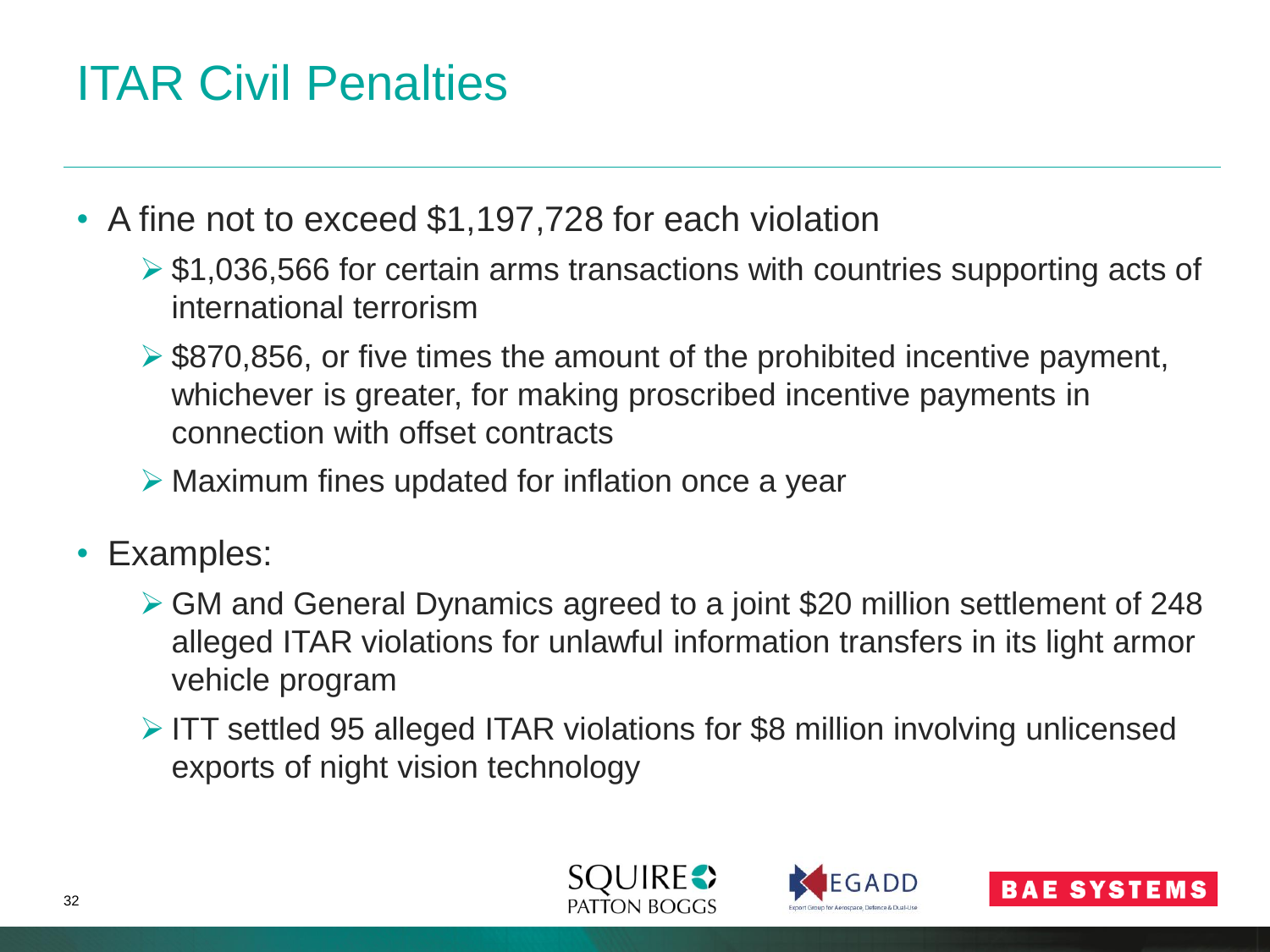### DDTC Administrative Penalties

- Denial, revocation, suspension or amendment of any license or other approval granted under the ITAR
- Denial of any application for ITAR approval
- Debarment (prohibition, for period of up to 3 years, on issuance of licenses)
	- Administrative debarment based on violation so serious that it is believed the violator cannot be relied upon to comply with ITAR
	- Statutory debarment is based on violation of any of 11 criminal statutes, including the AECA, the EAA, IEEPA and the FCPA
- Suspension (interim action if grounds for debarment)





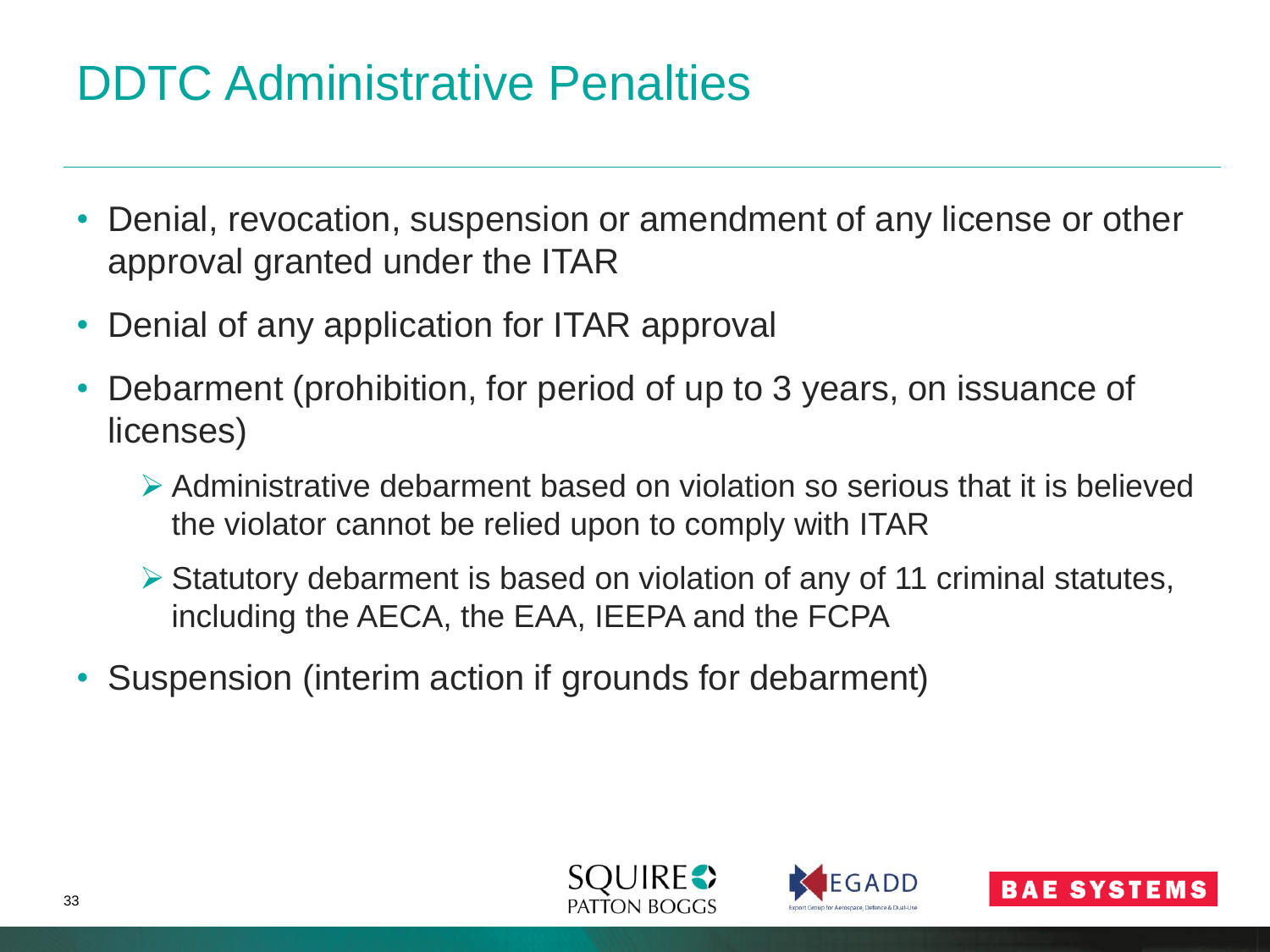# DDTC Criminal Penalties

- For corporations, a fine of up to \$1,197,728 for each violation
- For individuals, the above fine and/or imprisonment for up to 10 years





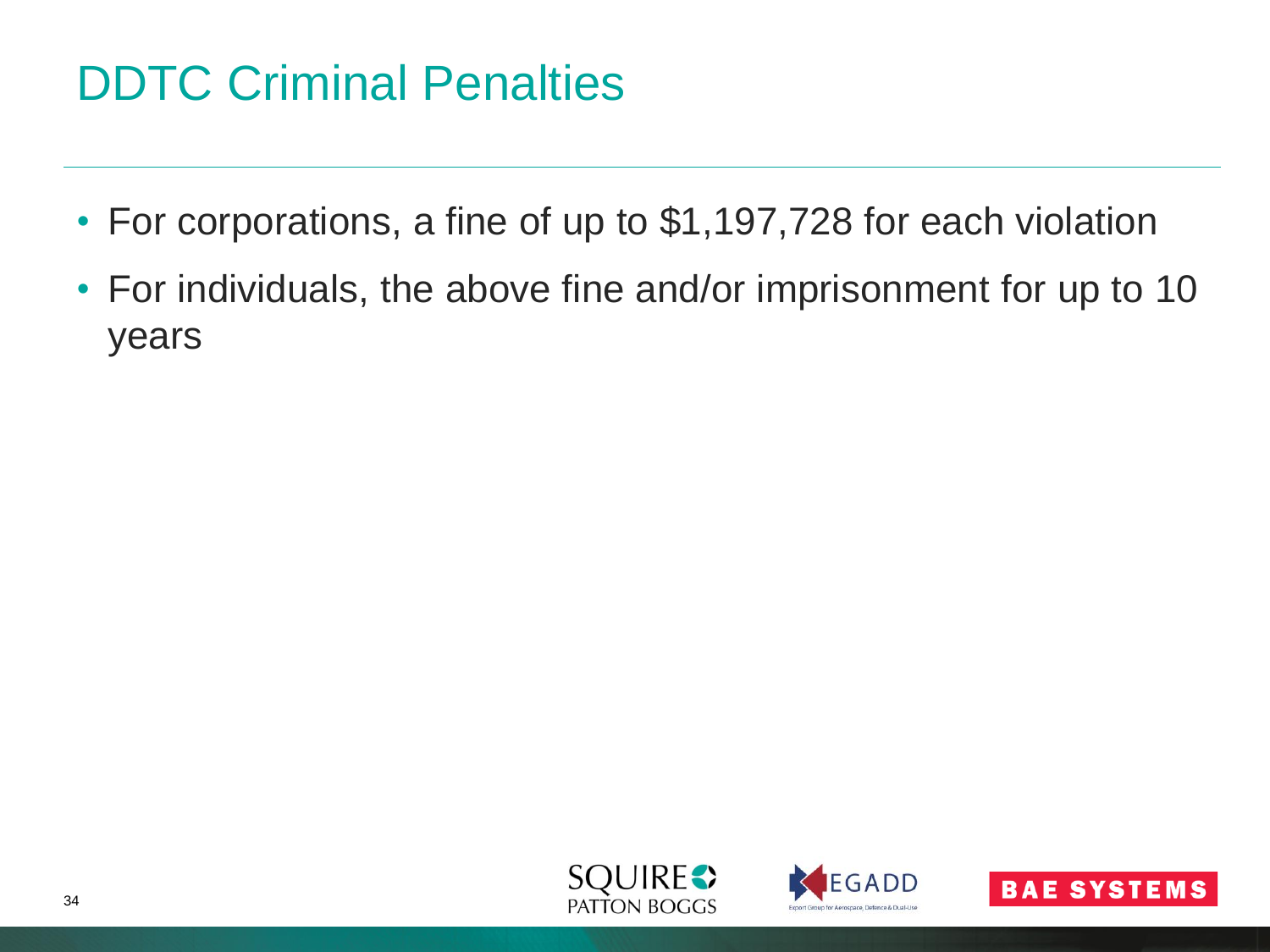# Compliance Programs

- Technology Control Plan
- Exporters should have in place programs that assist in monitoring defense trade activities. Comprehensive operational compliance programs include manuals that articulate the processes to be followed in implementing the company program. Important elements of effective manuals include:
	- **▶ Organization Structure**
	- ▶ Corporate Commitment and Policy
	- ▶ Identification, Receipt and Tracking of ITAR Controlled Items/Technical Data
	- **▶ Restricted/Prohibited Exports and Transfers**
	- $\triangleright$  Recordkeeping
	- $\triangleright$  Internal Monitoring
	- $\triangleright$  Training
	- **▶ Violations and Penalties**





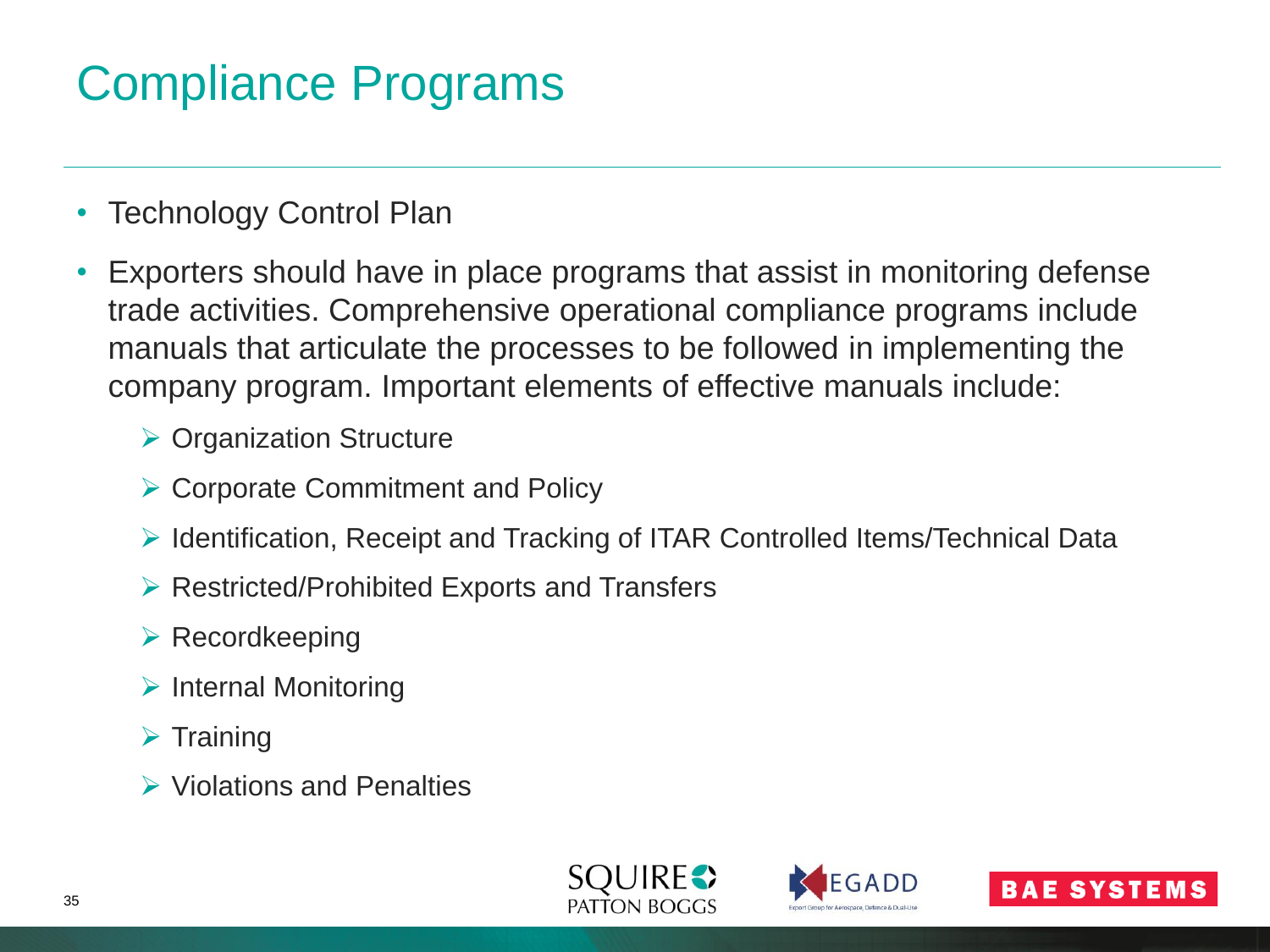# Consequences of Non-Compliance

- Non-compliance may result in investigations that disrupt normal business operations, add unintended costs and divert company resources
- Violations may result in fines or other penalties and can damage the company's reputation
- Export regulations are a matter of national security
- Violations are subject to criminal, civil and administrative penalties, including:
	- $\triangleright$  Imprisonment (up to 10 years)
	- $\triangleright$  Fines that may far exceed the value of the exports for each violation
	- $\triangleright$  Loss of export privileges
	- $\triangleright$  Listing as a restricted party

#### *Exporting is a privilege, not a right!*